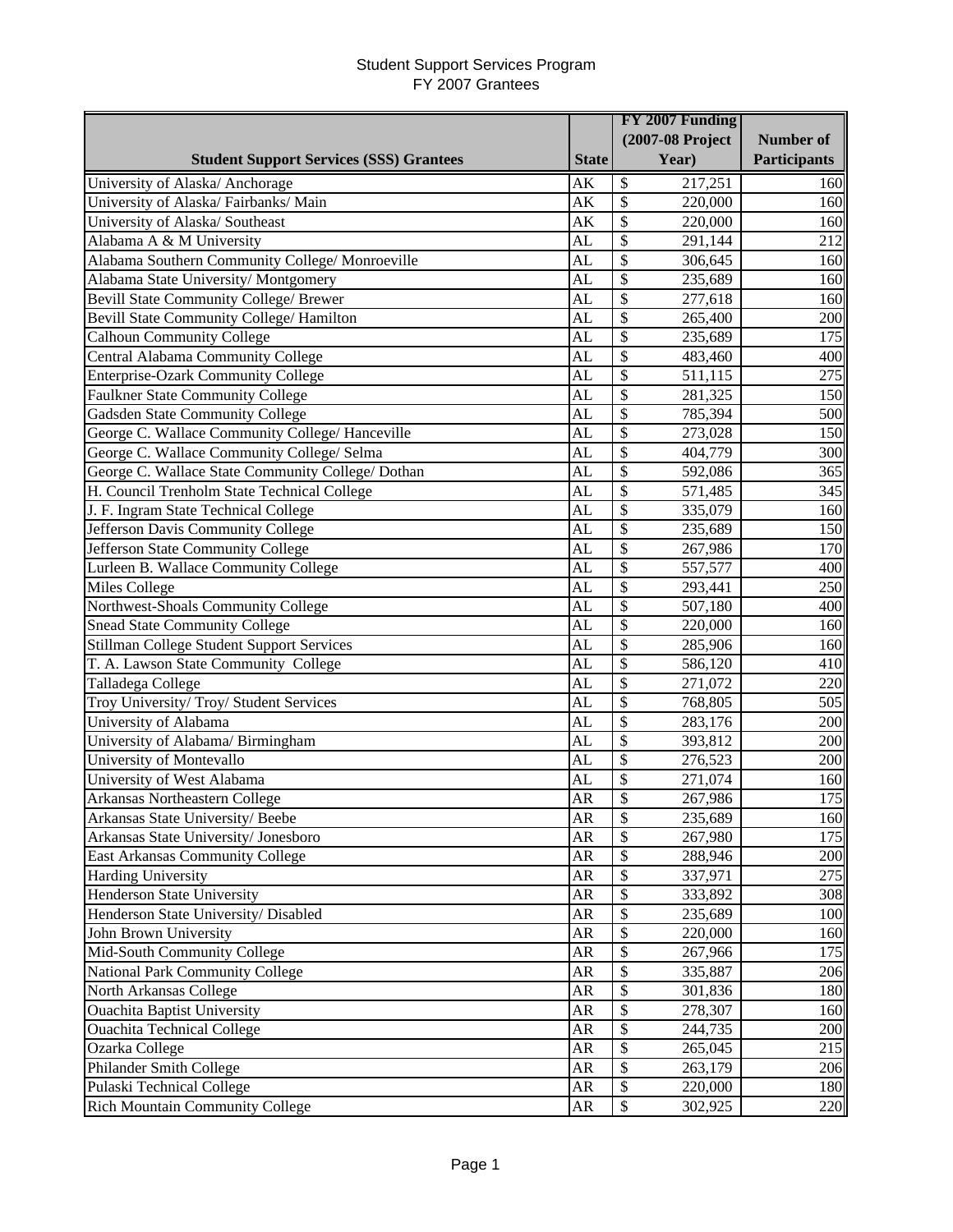| South Arkansas Community College                          | <b>AR</b> | \$<br>271,062                       | 165 |
|-----------------------------------------------------------|-----------|-------------------------------------|-----|
| Southeast Arkansas College                                | <b>AR</b> | \$<br>220,000                       | 160 |
| Southern Arkansas University                              | <b>AR</b> | \$<br>326,253                       | 250 |
| University of Arkansas                                    | AR        | \$<br>331,079                       | 325 |
| University of Arkansas Community College/ Hope            | AR        | $\overline{\mathcal{S}}$<br>267,987 | 200 |
| University of Arkansas/ Little Rock                       | <b>AR</b> | \$<br>341,906                       | 260 |
| University of Arkansas/ Monticello                        | AR        | \$<br>220,000                       | 160 |
| University of Arkansas/ Phillips Community College        | AR        | \$<br>299,572                       | 257 |
| University of Arkansas/ Pine Bluff                        | <b>AR</b> | \$<br>393,296                       | 308 |
| University of the Ozarks                                  | <b>AR</b> | \$<br>261,538                       | 180 |
| American Samoa Community College                          | AS        | \$<br>267,986                       | 160 |
| Arizona State University/ Phoenix                         | AZ        | \$<br>280,908                       | 240 |
| Arizona State University/Tempe/Disabled                   | AZ        | \$<br>233,527                       | 270 |
| Arizona Western College                                   | AZ        | \$<br>315,222                       | 240 |
| Central Arizona College                                   | AZ        | $\overline{\$}$<br>220,000          | 160 |
| <b>Cochise College</b>                                    | AZ        | \$<br>235,689                       | 175 |
| Eastern Arizona College                                   | AZ        | \$<br>242,812                       | 190 |
| <b>Gateway Community College</b>                          | AZ        | \$<br>220,000                       | 160 |
| Northern Arizona University/Flagstaff                     | AZ        | $\overline{\$}$<br>282,039          | 240 |
| Phoenix College                                           | AZ        | \$<br>267,051                       | 250 |
| South Mountain Community College                          | AZ        | \$<br>220,000                       | 160 |
| University of Arizona                                     | AZ        | \$<br>233,990                       | 250 |
| Yavapai College                                           | AZ        | \$<br>386,671                       | 300 |
| <b>Antelope Valley College</b>                            | CA        | \$<br>235,689                       | 160 |
| <b>Butte-Glenn Community College District</b>             | <b>CA</b> | \$<br>219,981                       | 160 |
| California Lutheran University                            | CA        | \$<br>236,966                       | 200 |
| California Polytechnic State University                   | <b>CA</b> | $\overline{\$}$<br>275,426          | 250 |
| California State Polytechnic University/ Pomona           | <b>CA</b> | \$<br>354,556                       | 250 |
| California State Polytechnic University/ Pomona/ Disabled | <b>CA</b> | $\overline{\mathcal{S}}$<br>267,986 | 150 |
| California State University/ Bakersfield                  | CA        | $\overline{\mathcal{S}}$<br>285,785 | 250 |
| California State University/ Chico                        | <b>CA</b> | $\overline{\mathcal{S}}$<br>235,689 | 160 |
| California State University/ Dominguez Hills              | CA        | $\overline{\mathcal{S}}$<br>235,689 | 160 |
| California State University/ East Bay Foundation          | CA        | \$<br>433,941                       | 425 |
| California State University/East Bay Foundation/Disabled  | CA        | \$<br>220,000                       | 125 |
| California State University/Fresno                        | CA        | \$<br>278,295                       | 200 |
| California State University/Fullerton                     | CA        | \$<br>278,295                       | 160 |
| California State University/ Long Beach                   | <b>CA</b> | \$<br>485,602                       | 450 |
| California State University/ Los Angeles/ Disabled        | CA        | \$<br>267,986                       | 115 |
| California State University/ Monterey Bay                 | CA        | \$<br>235,689                       | 160 |
| California State University/ Sacramento/ Disabled         | CA        | \$<br>254,540                       | 120 |
| California State University/ San Bernardino               | CA        | \$<br>355,665                       | 325 |
| California State University/ San Marcos                   | CA        | \$<br>278,295                       | 200 |
| California State University/ Stanislaus                   | CA        | \$<br>350,373                       | 250 |
| Cerro Coso Community College                              | CA        | \$<br>235,689                       | 250 |
| Chabot/ Las Positas Community College District            | CA        | \$<br>220,000                       | 160 |
| City College of San Francisco                             | CA        | \$<br>373,108                       | 300 |
| College of the Dessert                                    | CA        | \$<br>267,985                       | 175 |
| College of the Redwoods                                   | CA        | \$<br>282,812                       | 200 |
| College of the Siskiyous                                  | CA        | \$<br>253,057                       | 180 |
| <b>Compton Community College</b>                          | CA        | \$<br>267,986                       | 160 |
| Copper Mountain College                                   | CA        | \$<br>235,689                       | 160 |
| <b>Evergreen Valley College</b>                           | CA        | \$<br>267,878                       | 160 |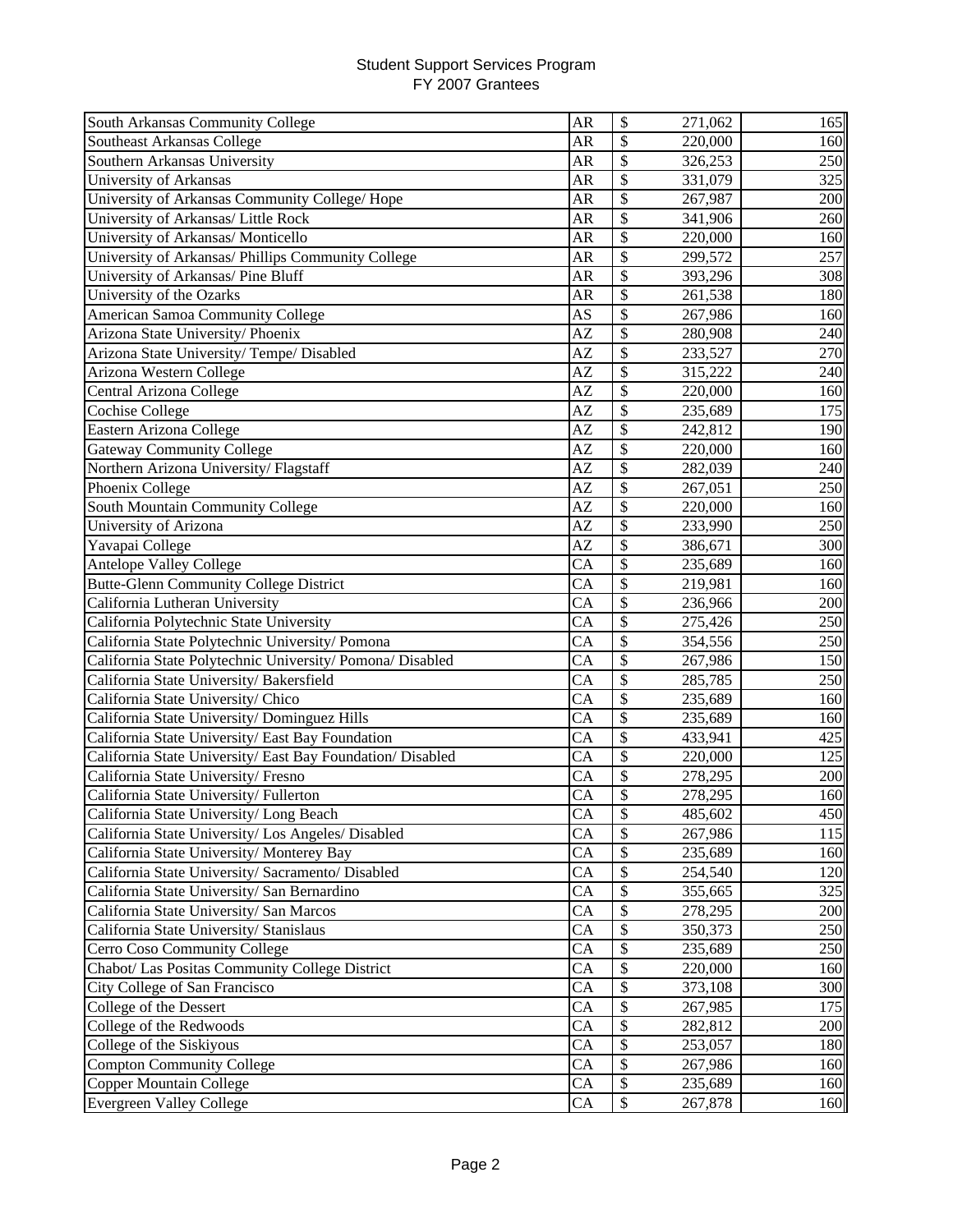| <b>Feather River College</b>                                | CA              | \$                       | 235,689 | 160 |
|-------------------------------------------------------------|-----------------|--------------------------|---------|-----|
| <b>Fresno City College</b>                                  | CA              | \$                       | 235,689 | 160 |
| Gavilan College                                             | CA              | \$                       | 235,689 | 160 |
| <b>Hartnell College</b>                                     | CA              | \$                       | 220,000 | 160 |
| <b>Humboldt State University</b>                            | CA              | \$                       | 355,439 | 500 |
| <b>Imperial Valley College</b>                              | CA              | \$                       | 401,755 | 350 |
| Long Beach City College                                     | CA              | \$                       | 267,986 | 165 |
| Long Beach City College/ Disabled                           | CA              | \$                       | 220,000 | 90  |
| Los Angeles City College                                    | CA              | \$                       | 267,986 | 160 |
| Los Angeles Harbor College/ Disabled                        | CA              | \$                       | 278,295 | 175 |
| Los Angeles Mission College                                 | CA              | \$                       | 220,000 | 160 |
| Los Angeles Southwest College                               | CA              | \$                       | 418,463 | 250 |
| Los Angeles Valley College                                  | CA              | \$                       | 220,000 | 160 |
| <b>Mission College</b>                                      | CA              | \$                       | 254,739 | 160 |
| Monterey Peninsula College                                  | CA              | $\overline{\$}$          | 280,748 | 200 |
| Mount St. Mary's College                                    | CA              | \$                       | 277,583 | 225 |
| Napa Valley Community College District                      | CA              | \$                       | 267,986 | 180 |
| National Hispanic University                                | CA              | \$                       | 219,957 | 160 |
| Palomar Community College District                          | CA              | \$                       | 283,552 | 245 |
| Pasadena City College                                       | CA              | \$                       | 278,295 | 200 |
| Reedley College/ Clovis & Madera Centers/ Disabled          | CA              | \$                       | 235,689 | 125 |
| Rio Hondo College                                           | CA              | \$                       | 235,689 | 160 |
| Riverside Community College/ Norco Campus                   | CA              | \$                       | 220,000 | 160 |
| San Bernardino Valley College                               | CA              | \$                       | 278,295 | 200 |
| San Diego Community College District                        | CA              | \$                       | 272,315 | 200 |
| San Diego Mesa College                                      | CA              | \$                       | 271,074 | 225 |
| San Diego Miramar College                                   | CA              | \$                       | 235,689 | 160 |
| San Diego State University Foundation/ Disabled             | $\overline{CA}$ | \$                       | 267,986 | 250 |
| San Francisco State University                              | CA              | $\overline{\$}$          | 234,434 | 160 |
| San Joaquin Delta College                                   | CA              | \$                       | 220,000 | 160 |
| San Jose State University                                   | CA              | $\overline{\mathcal{S}}$ | 407,664 | 250 |
| San Mateo County Community College District/ Caqada College | CA              | \$                       | 220,000 | 165 |
| Santa Ana College                                           | CA              | \$                       | 278,295 | 175 |
| Santa Monica College                                        | CA              | \$                       | 267,985 | 160 |
| <b>Shasta College</b>                                       | CA              | \$                       | 267,986 | 175 |
| <b>Skyline College</b>                                      | CA              | \$                       | 472,893 | 330 |
| Sonoma State University                                     | <b>CA</b>       | \$                       | 410,303 | 350 |
| University of California/ Berkeley                          | CA              | \$                       | 476,321 | 320 |
| University of California/ Berkeley/ Disabled                | CA              | \$                       | 278,138 | 250 |
| University of California/ Davis                             | CA              | \$                       | 220,000 | 160 |
| University of California/ Irvine                            | CA              | \$                       | 369,899 | 500 |
| University of California/ Los Angeles                       | CA              | \$                       | 284,285 | 200 |
| University of California/ San Diego                         | CA              | \$                       | 278,295 | 200 |
| University of San Diego                                     | CA              | \$                       | 219,732 | 160 |
| University of the Pacific                                   | CA              | \$                       | 271,061 | 200 |
| Victor Valley College                                       | CA              | \$                       | 267,986 | 170 |
| West Hills Community College District                       | CA              | \$                       | 285,829 | 250 |
| <b>West Los Angeles College</b>                             | CA              | \$                       | 235,689 | 160 |
| Yosemite Community College District                         | CA              | \$                       | 267,985 | 200 |
| Yuba Community College District                             | CA              | \$                       | 228,825 | 160 |
| <b>Adams State College</b>                                  | CO              | \$                       | 235,689 | 175 |
| <b>AIMS Community College</b>                               | CO              | \$                       | 220,000 | 160 |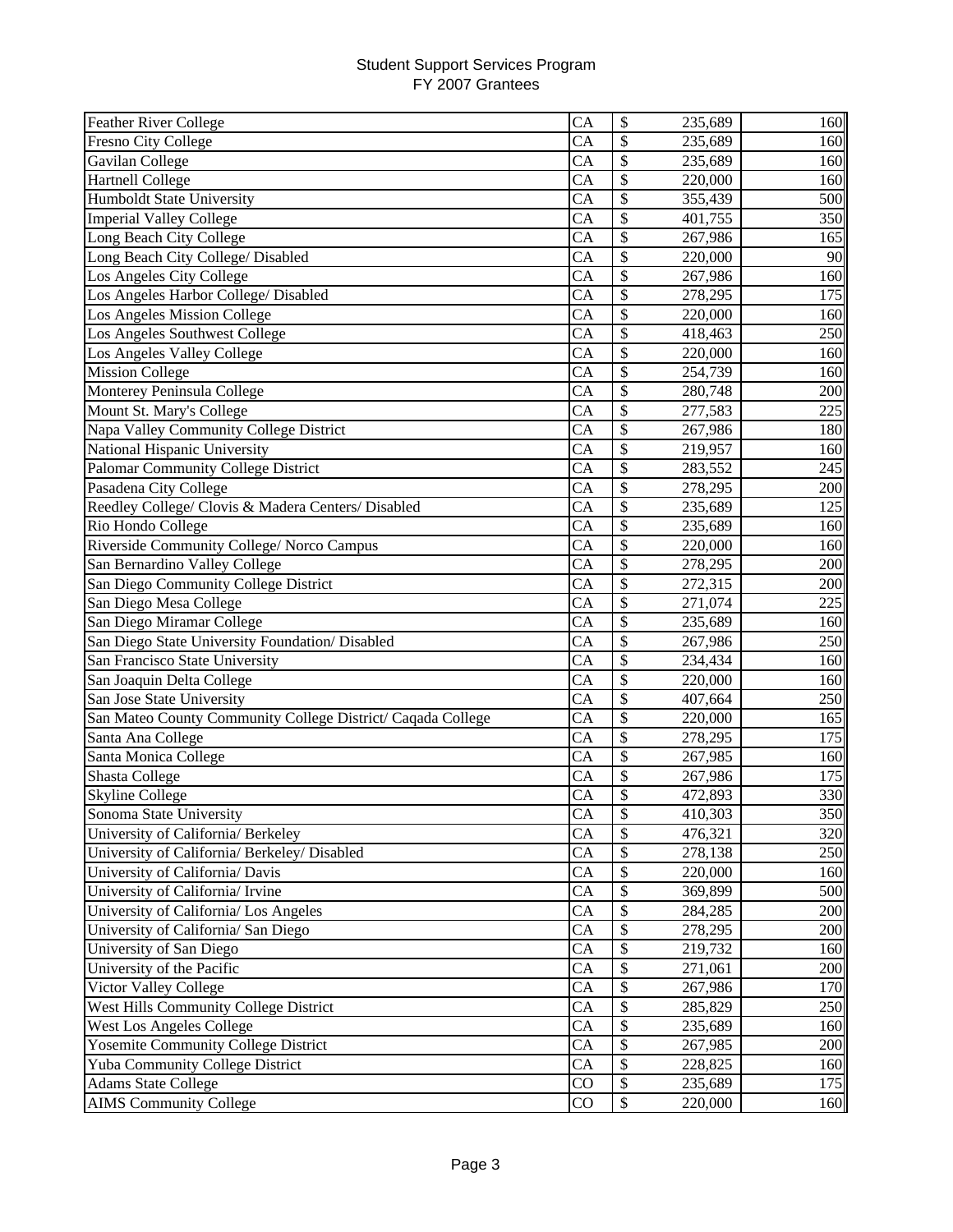| Colorado Mountain Junior College District                         | CO                     | \$                        | 267,478 | 160 |
|-------------------------------------------------------------------|------------------------|---------------------------|---------|-----|
| Colorado State University                                         | CO                     | \$                        | 359,192 | 275 |
| Colorado State University/Pueblo                                  | CO                     | \$                        | 285,850 | 200 |
| Community College of Denver                                       | CO                     | $\boldsymbol{\mathsf{S}}$ | 271,073 | 200 |
| Fort Lewis College                                                | CO                     | $\overline{\$}$           | 271,072 | 200 |
| <b>Lamar Community College</b>                                    | CO                     | \$                        | 241,948 | 160 |
| Metropolitan State College of Denver                              | CO                     | $\overline{\$}$           | 271,074 | 200 |
| Northeastern Junior College                                       | CO                     | \$                        | 228,636 | 180 |
| Pikes Peak Community College                                      | CO                     | \$                        | 220,000 | 160 |
| Pueblo Community College                                          | $\overline{C}O$        | \$                        | 306,812 | 220 |
| Trinidad State Junior College                                     | $\overline{C}O$        | $\overline{\$}$           | 365,189 | 250 |
| University of Colorado/ Boulder                                   | $\overline{C}O$        | \$                        | 295,263 | 186 |
| University of Colorado/ Denver                                    | $\overline{\text{CO}}$ | $\overline{\$}$           | 221,814 | 165 |
| University of Northern Colorado                                   | $\overline{C}O$        | $\overline{\$}$           | 268,918 | 200 |
| <b>Fairfield University</b>                                       | <b>CT</b>              | \$                        | 267,986 | 160 |
| <b>Norwalk Community College</b>                                  | <b>CT</b>              | \$                        | 323,134 | 240 |
| University of Connecticut                                         | <b>CT</b>              | \$                        | 278,292 | 225 |
| <b>Howard University</b>                                          | DC                     | \$                        | 349,496 | 225 |
| University of the District of Columbia                            | DC                     | \$                        | 509,709 | 350 |
| Delaware Technical & Community College/ Jack F. Owens Campus      | DE                     | \$                        | 278,295 | 265 |
| Delaware Technical & Community College/ Terry                     | DE                     | \$                        | 265,760 | 200 |
| University of Delaware                                            | DE                     | \$                        | 277,500 | 175 |
| Bethune-Cookman College                                           | FL                     | \$                        | 298,299 | 200 |
| <b>Brevard Community College</b>                                  | FL                     | \$                        | 271,074 | 235 |
| <b>Broward Community College/ Disabled</b>                        | FL                     | \$                        | 219,939 | 200 |
| Central Florida Community College                                 | FL                     | $\overline{\$}$           | 300,763 | 220 |
| Daytona Beach Community College                                   | FL                     | $\overline{\$}$           | 299,781 | 160 |
| <b>Edison College</b>                                             | FL                     | $\overline{\mathcal{S}}$  | 271,074 | 200 |
| <b>Edward Waters College</b>                                      | <b>FL</b>              | $\overline{\mathcal{S}}$  | 220,000 | 160 |
| Florida A & M University                                          | FL                     | $\overline{\$}$           | 295,628 | 250 |
| Florida Gulf Coast University                                     | <b>FL</b>              | $\overline{\$}$           | 235,689 | 160 |
| Florida Memorial College                                          | FL                     | $\overline{\mathcal{S}}$  | 285,931 | 207 |
| Florida State University                                          | <b>FL</b>              | \$                        | 235,689 | 200 |
| <b>Gulf Coast Community College</b>                               | <b>FL</b>              | \$                        | 236,427 | 175 |
| Hillsborough Community College                                    | FL                     | \$                        | 302,472 | 200 |
| <b>Indian River Community College</b>                             | FL                     | \$                        | 267,986 | 160 |
| Miami Dade College/ North Campus                                  | <b>FL</b>              | \$                        | 220,000 | 160 |
| North Florida Community College                                   | FL                     | \$                        | 255,864 | 200 |
| Palm Beach Comm. College/ South, Central, Eissey, Glades Campuses | FL                     | \$                        | 235,689 | 170 |
| Pensacola Junior College                                          | FL                     | \$                        | 303,242 | 225 |
| <b>Polk Community College</b>                                     | <b>FL</b>              | \$                        | 220,000 | 160 |
| Santa Fe Community College/ Gainesville                           | <b>FL</b>              | \$                        | 267,986 | 200 |
| St. Petersburg College                                            | FL                     | \$                        | 267,986 | 160 |
| University of South Florida/Tampa                                 | FL                     | \$                        | 275,818 | 220 |
| University of West Florida                                        | FL                     | \$                        | 278,155 | 200 |
| College of Micronesia/FSM                                         | <b>FM</b>              | \$                        | 235,689 | 160 |
| Abraham Baldwin Agricultural College                              | GA                     | \$                        | 274,065 | 195 |
| <b>Andrew College</b>                                             | GA                     | \$                        | 266,113 | 160 |
| Coastal Georgia Community College                                 | GA                     | \$                        | 220,000 | 160 |
| Georgia Perimeter College                                         | GA                     | \$                        | 235,689 | 160 |
| Georgia Southwestern State University                             | GA                     | \$                        | 274,074 | 155 |
| Georgia State University Research Foundation, Inc.                | GA                     | \$                        | 278,299 | 200 |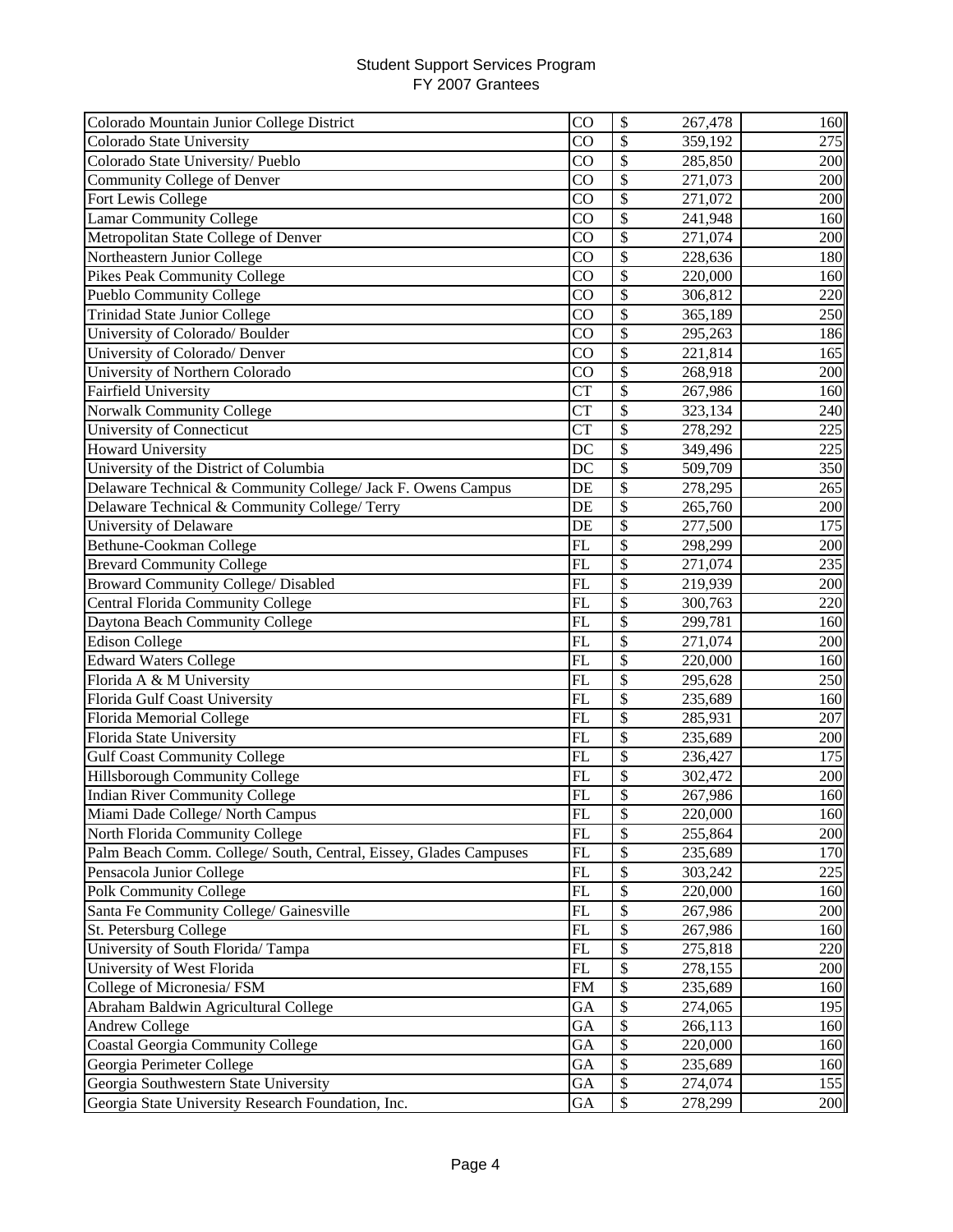| Macon State College                               | GA                     | \$                       | 278,295 | 180 |
|---------------------------------------------------|------------------------|--------------------------|---------|-----|
| Morehouse College                                 | GA                     | \$                       | 267,986 | 175 |
| Paine College                                     | GA                     | \$                       | 228,435 | 130 |
| Savannah State University                         | GA                     | \$                       | 278,295 | 175 |
| South Georgia College                             | GA                     | \$                       | 276,647 | 160 |
| Thomas University                                 | GA                     | $\overline{\mathcal{S}}$ | 278,292 | 175 |
| <b>Guam Community College</b>                     | GU                     | \$                       | 278,295 | 175 |
| University of Guam                                | GU                     | \$                       | 267,986 | 160 |
| Chaminade University/Honolulu                     | H1                     | \$                       | 325,148 | 210 |
| Honolulu Community College                        | H1                     | \$                       | 220,000 | 160 |
| University of Hawaii/ Honolulu                    | H1                     | \$                       | 351,298 | 216 |
| University of Hawaii/ Hilo                        | H1                     | \$                       | 277,947 | 206 |
| University of Hawaii/ Kapiolani Community College | H1                     | \$                       | 306,865 | 206 |
| University of Hawaii/ Manoa Campus                | H1                     | \$                       | 364,151 | 265 |
| University of Hawaii/ Maui Community College      | H                      | $\overline{\$}$          | 234,644 | 160 |
| <b>Briar Cliff University</b>                     | IA                     | \$                       | 266,702 | 200 |
| <b>Central College</b>                            | IA                     | \$                       | 271,074 | 200 |
| Coe College                                       | IA                     | \$                       | 271,074 | 210 |
| Des Moines Area Community College                 | IA                     | \$                       | 313,259 | 200 |
| Eastern Iowa Community College District           | IA                     | \$                       | 265,992 | 190 |
| Graceland University                              | IA                     | \$                       | 278,295 | 180 |
| Hawkeye Community College                         | IA                     | \$                       | 235,689 | 160 |
| <b>Indian Hills Community Colleges</b>            | IA                     | \$                       | 270,705 | 225 |
| Iowa Central Community College                    | IA                     | \$                       | 235,689 | 175 |
| Iowa Lakes Community College                      | IA                     | \$                       | 267,966 | 200 |
| Iowa State University                             | IA                     | \$                       | 315,965 | 250 |
| Iowa Western Community College                    | IA                     | \$                       | 270,643 | 175 |
| Kirkwood Community College                        | IA                     | \$                       | 271,074 | 175 |
| Luther College                                    | IA                     | \$                       | 271,074 | 160 |
| North Iowa Area Community College                 | IA                     | $\overline{\mathcal{S}}$ | 278,295 | 200 |
| Northeast Iowa Community College                  | IA                     | $\overline{\$}$          | 220,000 | 160 |
| Northwest Iowa Community College                  | IA                     | \$                       | 230,034 | 160 |
| Simpson College                                   | IA                     | \$                       | 220,000 | 160 |
| Southeastern Community College/ Combination       | IA                     | \$                       | 338,569 | 250 |
| Southwestern Community College                    | IA                     | \$                       | 249,944 | 180 |
| University of Iowa                                | IA                     | \$                       | 330,719 | 350 |
| University of Northern Iowa                       | IA                     | \$                       | 297,883 | 200 |
| Western Iowa Tech Community College               | IA                     | \$                       | 267,968 | 175 |
| <b>Boise State University</b>                     | ID                     | \$                       | 318,515 | 180 |
| Idaho State University                            | ID                     | \$                       | 280,758 | 250 |
| Lewis-Clark State College                         | ID                     | \$                       | 310,009 | 160 |
| North Idaho College                               | ID                     | \$                       | 235,689 | 160 |
| University of Idaho                               | ID                     | \$                       | 309,633 | 200 |
| <b>Black Hawk College</b>                         | IL                     | \$                       | 307,254 | 225 |
| Chicago State University                          | $\mathop{\mathrm{IL}}$ | \$                       | 278,665 | 250 |
| Columbia College Chicago                          | IL                     | \$                       | 267,986 | 160 |
| Danville Area Community College                   | IL                     | \$                       | 267,986 | 160 |
| DePaul University                                 | IL                     | \$                       | 267,986 | 200 |
| Eastern Illinois University                       | $\mathop{\mathrm{IL}}$ | \$                       | 234,229 | 175 |
| <b>Elgin Community College</b>                    | $\rm IL$               | \$                       | 401,172 | 350 |
| <b>Governors State University</b>                 | $\mathbbm{L}$          | \$                       | 242,585 | 160 |
| Harry S. Truman College                           | $\mathbbm{L}$          | \$                       | 219,672 | 160 |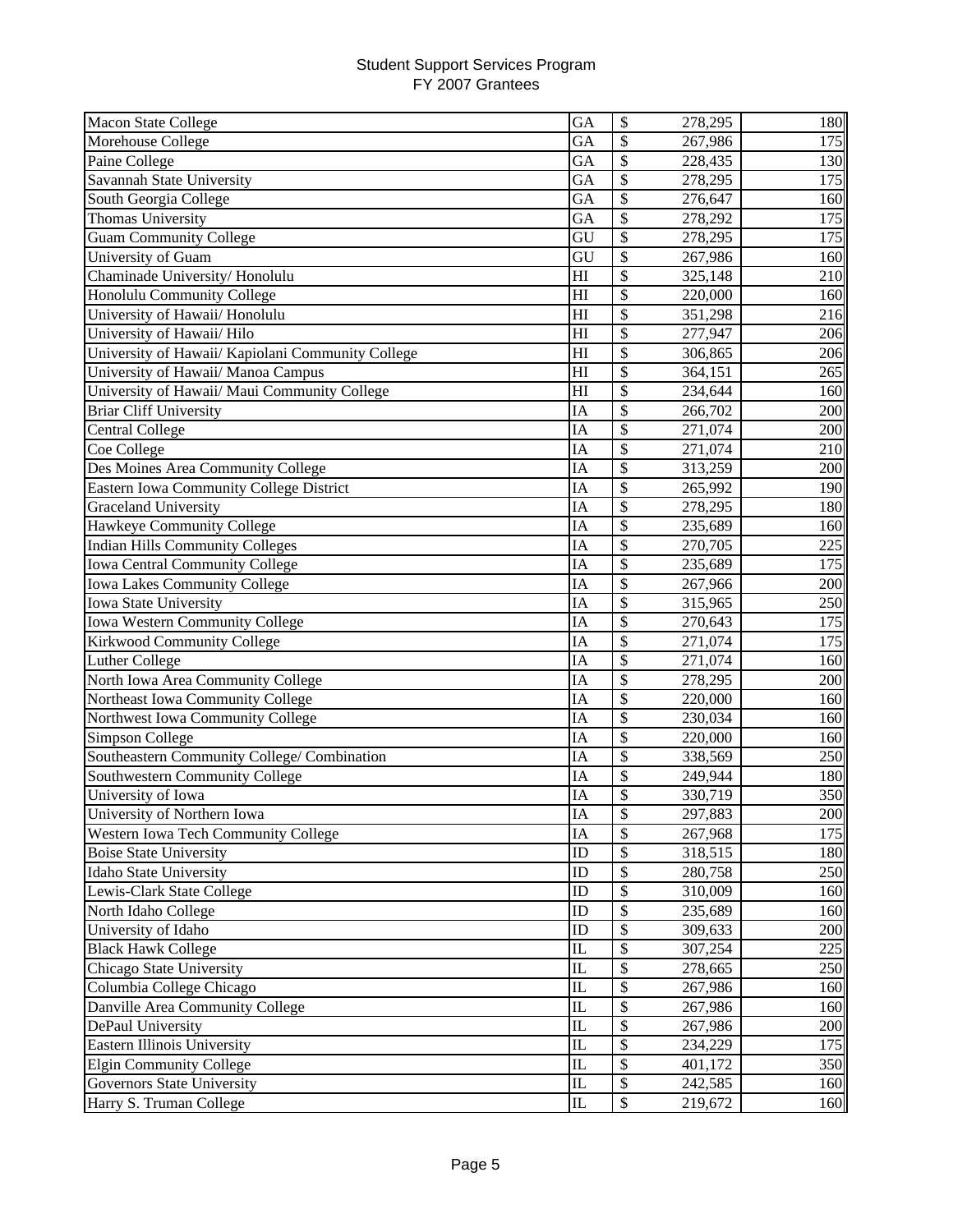| <b>Heartland Community College</b>          | IL                      | \$<br>220,000                       | 170          |
|---------------------------------------------|-------------------------|-------------------------------------|--------------|
| <b>Highland Community College</b>           | IL                      | \$<br>275,523                       | 275          |
| Illinois Central College                    | $\overline{\text{IL}}$  | \$<br>300,709                       | 250          |
| <b>Illinois Eastern Community Colleges</b>  | $\overline{\text{IL}}$  | \$<br>278,295                       | 190          |
| Illinois State University                   | IL                      | \$<br>247,472                       | 225          |
| <b>Illinois Valley Community College</b>    | IL                      | \$<br>267,170                       | 160          |
| John A. Logan College                       | $\overline{\mathbb{L}}$ | $\overline{\mathcal{S}}$<br>260,742 | 200          |
| John Wood Community College                 | IL                      | \$<br>300,053                       | 160          |
| Joliet Junior College                       | IL                      | \$<br>360,182                       | 200          |
| Kankakee Community College                  | IL                      | \$<br>267,986                       | 150          |
| Knox College                                | IL                      | \$<br>288,187                       | 160          |
| Lake Land College                           | $\overline{\text{IL}}$  | \$<br>220,000                       | 160          |
| Lewis and Clark Community College           | IL                      | \$<br>271,911                       | 225          |
| Malcolm X College                           | $\mathbf{L}$            | \$<br>219,911                       | 160          |
| Moraine Valley Community College            | IL                      | \$<br>235,689                       | 160          |
| Northern Illinois University                | $\overline{\text{IL}}$  | $\overline{\$}$<br>332,872          | 300          |
| <b>Oakton Community College</b>             | $\mathbf{I}$            | \$<br>278,743                       | 215          |
| Olive-Harvey College                        | IL                      | \$<br>203,979                       | 200          |
| <b>Parkland College</b>                     | IL                      | \$<br>267,986                       | 180          |
| <b>Rend Lake College</b>                    | $\overline{\text{IL}}$  | \$<br>254,316                       | 160          |
| Richard J. Daley College                    | IL                      | \$<br>235,689                       | 185          |
| <b>Richland Community College</b>           | IL                      | \$<br>267,831                       | 175          |
| Robert Morris College                       | IL                      | \$<br>267,986                       | 175          |
| Roosevelt University                        | IL                      | \$<br>337,747                       | 260          |
| Saint Xavier University                     | IL                      | \$<br>278,295                       | 204          |
| Sauk Valley Community College               | IL                      | \$<br>247,469                       | 200          |
| <b>Shawnee Community College</b>            | IL                      | \$<br>271,074                       | 160          |
| Southeastern Illinois College               | $\overline{\mathbb{L}}$ | \$<br>272,547                       | 165          |
| Southern Illinois University                | $\overline{\text{IL}}$  | $\overline{\$}$<br>267,986          | 160          |
| Southwestern Illinois College/ Granite City | $\overline{\text{IL}}$  | $\overline{\$}$<br>230,969          | 160          |
| St. Augustine College                       | $\overline{\text{IL}}$  | $\overline{\$}$<br>262,444          | 200          |
| University of Illinois                      | $\overline{\mathbb{L}}$ | $\overline{\$}$<br>274,307          | 169          |
| University of Illinois/ Champaign           | $\overline{\text{IL}}$  | $\overline{\$}$<br>271,074          | 180          |
| <b>Wabaunsee Community College</b>          | IL                      | \$<br>243,366                       | 200          |
| Wilbur Wright College                       | IL                      | \$<br>220,000                       | 160          |
| Indiana Institute of Technology             | IN                      | \$<br>225,037                       | 110          |
| Indiana State University                    | $_{\rm IN}$             | \$<br>305,081                       | 300 <b>1</b> |
| Indiana University                          | IN                      | \$<br>258,565                       | 300          |
| Indiana University/ Bloomington Campus      | IN                      | \$<br>423,270                       | 625          |
| Indiana University/ East                    | IN                      | \$<br>256,513                       | 200          |
| Indiana University/Northwest                | IN                      | \$<br>284,713                       | 300          |
| Indiana Wesleyan University                 | IN                      | \$<br>266,295                       | 160          |
| Ivy Tech State College/ Indianapolis        | IN                      | \$<br>220,000                       | 160          |
| Ivy Tech State College/Region 3             | IN                      | \$<br>220,000                       | 160          |
| Ivy Tech State College/ Region 6            | IN                      | \$<br>235,140                       | 160          |
| Oakland City University                     | IN                      | \$<br>250,385                       | 225          |
| <b>Purdue University</b>                    | IN                      | \$<br>348,663                       | 350          |
| Purdue University/ North Central            | IN                      | \$<br>275,979                       | 195          |
| Purdue University/ West Lafayette           | IN                      | $\overline{\$}$<br>350,621          | 330          |
| Vincennes University                        | $\mathbb{I}\mathcal{N}$ | \$<br>320,479                       | 255          |
| <b>Barton County Community College</b>      | KS                      | \$<br>293,913                       | 204          |
| Cloud County Community College              | KS                      | \$<br>220,000                       | 160          |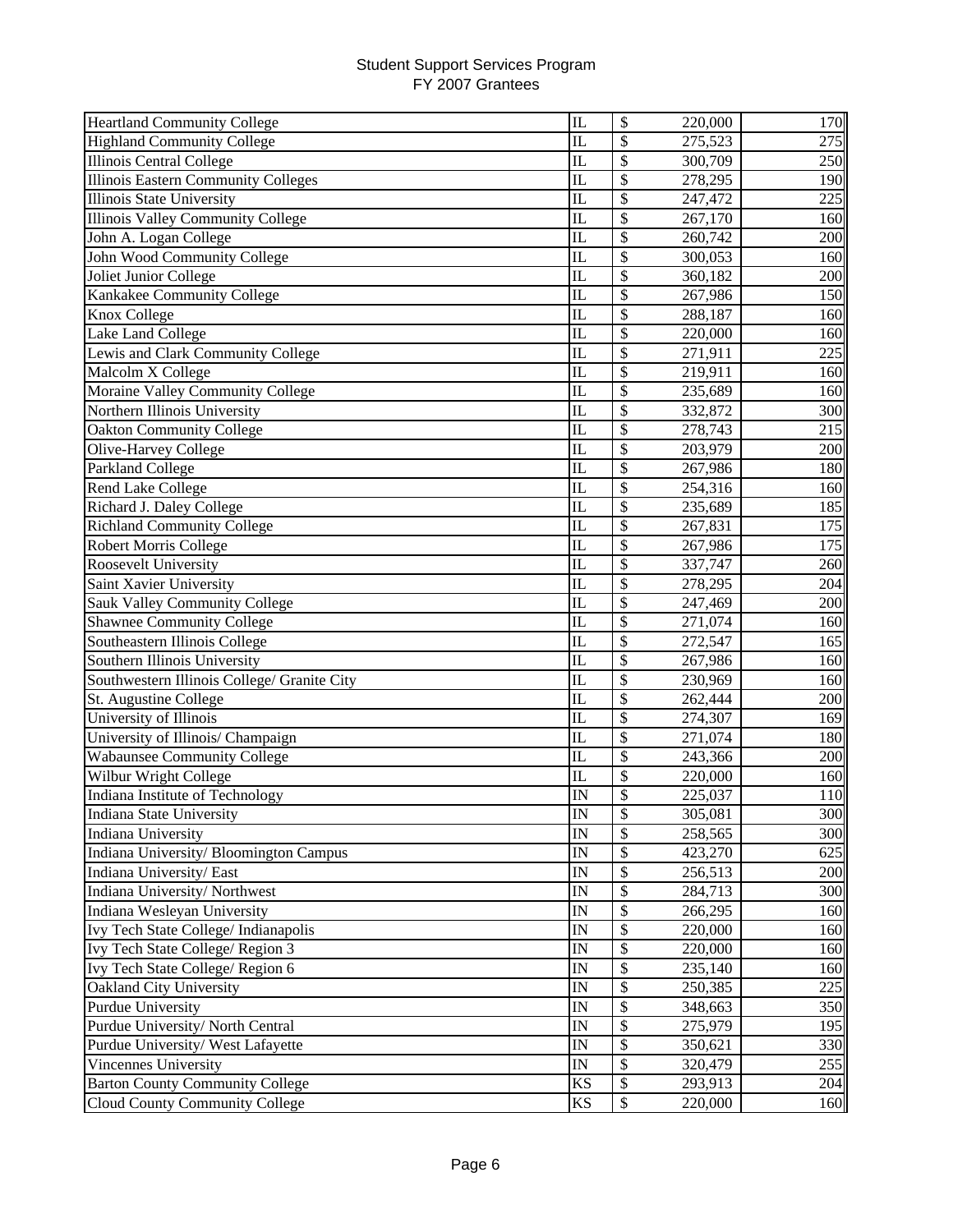| <b>Colby Community College</b>                 | <b>KS</b>              | \$                        | 220,000 | 200        |
|------------------------------------------------|------------------------|---------------------------|---------|------------|
| <b>Cowley County Community College</b>         | <b>KS</b>              | \$                        | 267,986 | 160        |
| Donnelly College                               | <b>KS</b>              | \$                        | 252,028 | 240        |
| <b>Emporia State University</b>                | <b>KS</b>              | \$                        | 271,073 | 165        |
| Fort Scott Community College                   | <b>KS</b>              | \$                        | 236,500 | 200        |
| <b>Garden City Community College</b>           | <b>KS</b>              | \$                        | 271,074 | 200        |
| Haskell Indian Nations University              | <b>KS</b>              | \$                        | 235,689 | 175        |
| <b>Hutchinson Community College</b>            | <b>KS</b>              | \$                        | 383,451 | 350        |
| <b>Independent Community College</b>           | <b>KS</b>              | \$                        | 274,835 | 213        |
| Kansas State University/ Manhattan             | <b>KS</b>              | \$                        | 274,712 | 300        |
| Kansas State University/ Salina                | <b>KS</b>              | \$                        | 211,478 | 160        |
| Labette Community College                      | <b>KS</b>              | \$                        | 290,248 | 215        |
| <b>Neosho County Community College</b>         | <b>KS</b>              | \$                        | 265,559 | 160        |
| <b>Seward County Community College</b>         | <b>KS</b>              | \$                        | 220,000 | 160        |
| University of Kansas Center for Research, Inc. | $\overline{\text{KS}}$ | $\overline{\$}$           | 271,965 | 250        |
| Wichita State University                       | KS                     | \$                        | 396,444 | 250        |
| Wichita State University/ Disabled             | <b>KS</b>              | \$                        | 235,689 | 115        |
| Ashland Community & Technical College          | KY                     | \$                        | 271,074 | 175        |
| <b>Brescia University</b>                      | KY                     | \$                        | 260,124 | 160        |
| <b>Eastern Kentucky University</b>             | KY                     | \$                        | 321,329 | 206        |
| Elizabethtown Community & Technical College    | KY                     | \$                        | 248,773 | 181        |
| Gateway Community and Technical College        | KY                     | \$                        | 219,996 | 200        |
| Hazard Community and Technical College         | KY                     | \$                        | 308,807 | 200        |
| Hopkinsville Community College                 | KY                     | \$                        | 270,630 | 206        |
| Jefferson Community College                    | KY                     | $\mathcal{S}$             | 265,925 | 200        |
| Madisonville Community College                 | KY                     | \$                        | 267,002 | 170        |
| Maysville Community and Technical College      | <b>KY</b>              | $\overline{\mathcal{S}}$  | 220,000 | 160        |
| Morehead State University                      | $K\overline{Y}$        | $\overline{\$}$           | 314,443 | 221        |
| Murray State University                        | KY                     | $\overline{\mathcal{S}}$  | 252,085 | 186        |
| Northern Kentucky University                   | KY                     | $\overline{\mathcal{S}}$  | 324,118 | 232        |
| Pikeville College                              | KY                     | $\overline{\$}$           | 235,689 | 160        |
| <b>Southeast Community College</b>             | KY                     | $\overline{\$}$           | 270,296 | <b>140</b> |
| <b>Union Colleges</b>                          | KY                     | \$                        | 278,295 | 175        |
| University of Kentucky Research Foundation     | KY                     | \$                        | 270,030 | 160        |
| West Kentucky Community and Technical College  | KY                     | \$                        | 238,389 | 206        |
| Western Kentucky University                    | KY                     | \$                        | 278,295 | 225        |
| Dillard University                             | LA                     | \$                        | 375,362 | 300        |
| <b>Grambling State University</b>              | LA                     | \$                        | 335,334 | 244        |
| Louisiana State University and A & M College   | LA                     | $\mathcal{S}$             | 320,781 | 280        |
| Louisiana State University/Eunice              | LA                     | \$                        | 432,180 | 400        |
| Northwestern State University                  | LA                     | \$                        | 384,759 | 360        |
| Southeastern Louisiana University              | LA                     | \$                        | 320,666 | 250        |
| Southern University/New Orleans                | LA                     | \$                        | 451,524 | 300        |
| Southern University/ Shreveport                | LA                     | \$                        | 348,407 | 250        |
| University of Louisiana/ Lafayette             | LA                     | \$                        | 589,767 | 400        |
| University of New Orleans                      | LA                     | \$                        | 258,873 | 200        |
| American International College                 | MA                     | \$                        | 219,936 | 160        |
| <b>Berkshire Community College</b>             | MA                     | \$                        | 235,689 | 160        |
| <b>Boston College</b>                          | MA                     | \$                        | 270,823 | 200        |
| <b>Brandeis University</b>                     | MA                     | \$                        | 278,296 | 135        |
| <b>Bristol Community College</b>               | MA                     | $\boldsymbol{\mathsf{S}}$ | 449,875 | 400        |
| <b>Bunker Hill Community College</b>           | MA                     | $\boldsymbol{\mathsf{S}}$ | 270,822 | 175        |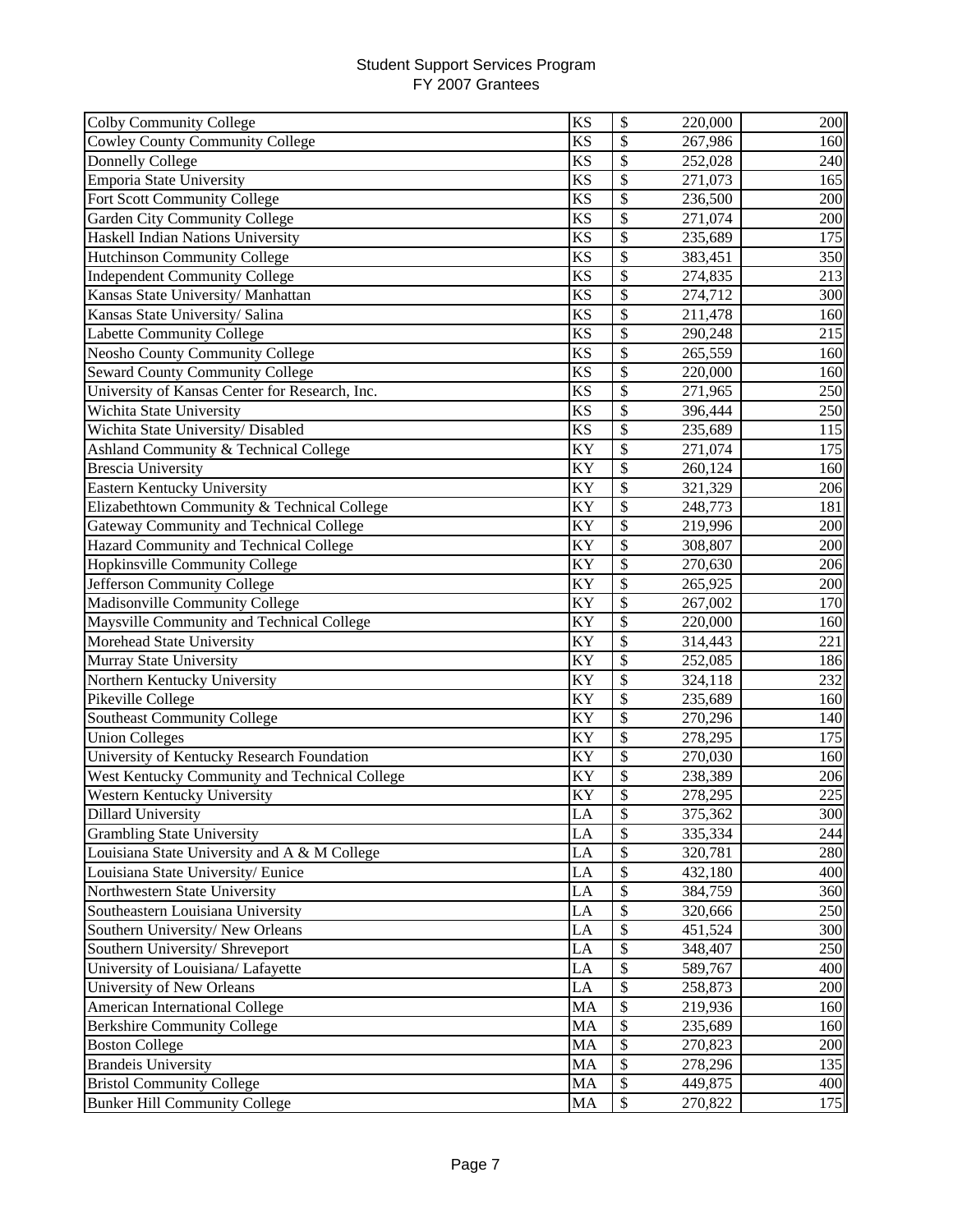| Cape Cod Community College                         | MA        | \$                       | 266,917 | 175 |
|----------------------------------------------------|-----------|--------------------------|---------|-----|
| <b>Fitchburg State College</b>                     | <b>MA</b> | \$                       | 234,223 | 160 |
| Holyoke Community College                          | <b>MA</b> | \$                       | 325,405 | 215 |
| Massachusetts College of Liberal Arts              | MA        | \$                       | 267,986 | 200 |
| <b>Massasoit Community College</b>                 | <b>MA</b> | \$                       | 267,985 | 155 |
| <b>Middlesex Community College</b>                 | <b>MA</b> | \$                       | 296,371 | 200 |
| Middlesex Community College/ Disabled              | MA        | \$                       | 228,843 | 100 |
| Mount Ida College                                  | MA        | \$                       | 235,669 | 140 |
| Mount Wachusett Community College                  | MA        | \$                       | 360,301 | 200 |
| North Shore Community College                      | MA        | \$                       | 454,774 | 350 |
| Northern Essex Community College                   | MA        | \$                       | 348,378 | 250 |
| Salem State College                                | <b>MA</b> | \$                       | 429,540 | 325 |
| Springfield Technical Community College            | MA        | \$                       | 257,682 | 240 |
| University of Massachusetts/ Boston                | MA        | \$                       | 407,794 | 500 |
| University of Massachusetts/ Dartmouth             | MA        | \$                       | 372,211 | 270 |
| <b>Westfield State College</b>                     | MA        | $\overline{\$}$          | 252,203 | 160 |
| <b>Baltimore City Community College</b>            | <b>MD</b> | \$                       | 319,332 | 230 |
| <b>Bowie State University</b>                      | <b>MD</b> | \$                       | 285,099 | 200 |
| Chesapeake College                                 | <b>MD</b> | \$                       | 305,436 | 215 |
| Community College of Baltimore County/ Catonsville | <b>MD</b> | \$                       | 278,583 | 200 |
| Community College of Baltimore County/ Essex       | <b>MD</b> | \$                       | 268,968 | 185 |
| Coppin State University                            | <b>MD</b> | \$                       | 270,763 | 160 |
| Frostburg State University                         | <b>MD</b> | \$                       | 316,935 | 275 |
| <b>Howard Community College</b>                    | <b>MD</b> | \$                       | 325,734 | 225 |
| <b>Montgomery College</b>                          | <b>MD</b> | \$                       | 220,000 | 160 |
| Prince George's Community College                  | <b>MD</b> | \$                       | 338,592 | 275 |
| University of Maryland/ Eastern Shore              | <b>MD</b> | \$                       | 252,558 | 230 |
| University of Maryland/Baltimore County            | <b>MD</b> | $\overline{\$}$          | 354,095 | 270 |
| University of Maryland/ College Park               | <b>MD</b> | \$                       | 376,672 | 350 |
| <b>Central Maine Community College</b>             | <b>ME</b> | \$                       | 267,986 | 175 |
| Kennebec Valley Community College                  | <b>ME</b> | \$                       | 271,074 | 180 |
| Northern Maine Community College                   | <b>ME</b> | $\overline{\mathcal{S}}$ | 235,689 | 175 |
| University of Maine/ Augusta                       | <b>ME</b> | \$                       | 461,396 | 360 |
| University of Maine/ Farmington                    | <b>ME</b> | \$                       | 271,073 | 180 |
| University of Maine/ Fort Kent                     | <b>ME</b> | \$                       | 274,335 | 160 |
| University of Maine/ Orono                         | <b>ME</b> | \$                       | 534,262 | 400 |
| University of Maine/ Presque Isle                  | МE        | \$                       | 286,877 | 180 |
| <b>Washington County Community College</b>         | <b>ME</b> | \$                       | 235,689 | 160 |
| <b>York County Community College</b>               | <b>ME</b> | \$                       | 220,000 | 175 |
| <b>Adrian College</b>                              | MI        | \$                       | 271,074 | 160 |
| <b>Alpena Community College</b>                    | MI        | \$                       | 255,705 | 175 |
| <b>Aquinas College</b>                             | MI        | \$                       | 227,181 | 160 |
| <b>Bay De Noc Community College</b>                | MI        | \$                       | 278,316 | 160 |
| <b>Bay Mills Community College</b>                 | MI        | \$                       | 235,689 | 170 |
| Finlandia University                               | MI        | \$                       | 272,829 | 180 |
| Gogebic Community College                          | MI        | \$                       | 235,689 | 125 |
| <b>Grand Rapids Community College</b>              | MI        | \$                       | 368,944 | 250 |
| <b>Grand Valley State University</b>               | MI        | \$                       | 297,652 | 215 |
| Kellogg Community College                          | MI        | \$                       | 335,876 | 250 |
| Lake Michigan College                              | MI        | \$                       | 267,965 | 200 |
| <b>Lansing Community College</b>                   | MI        | \$                       | 267,986 | 200 |
| Madonna University                                 | MI        | \$                       | 244,592 | 200 |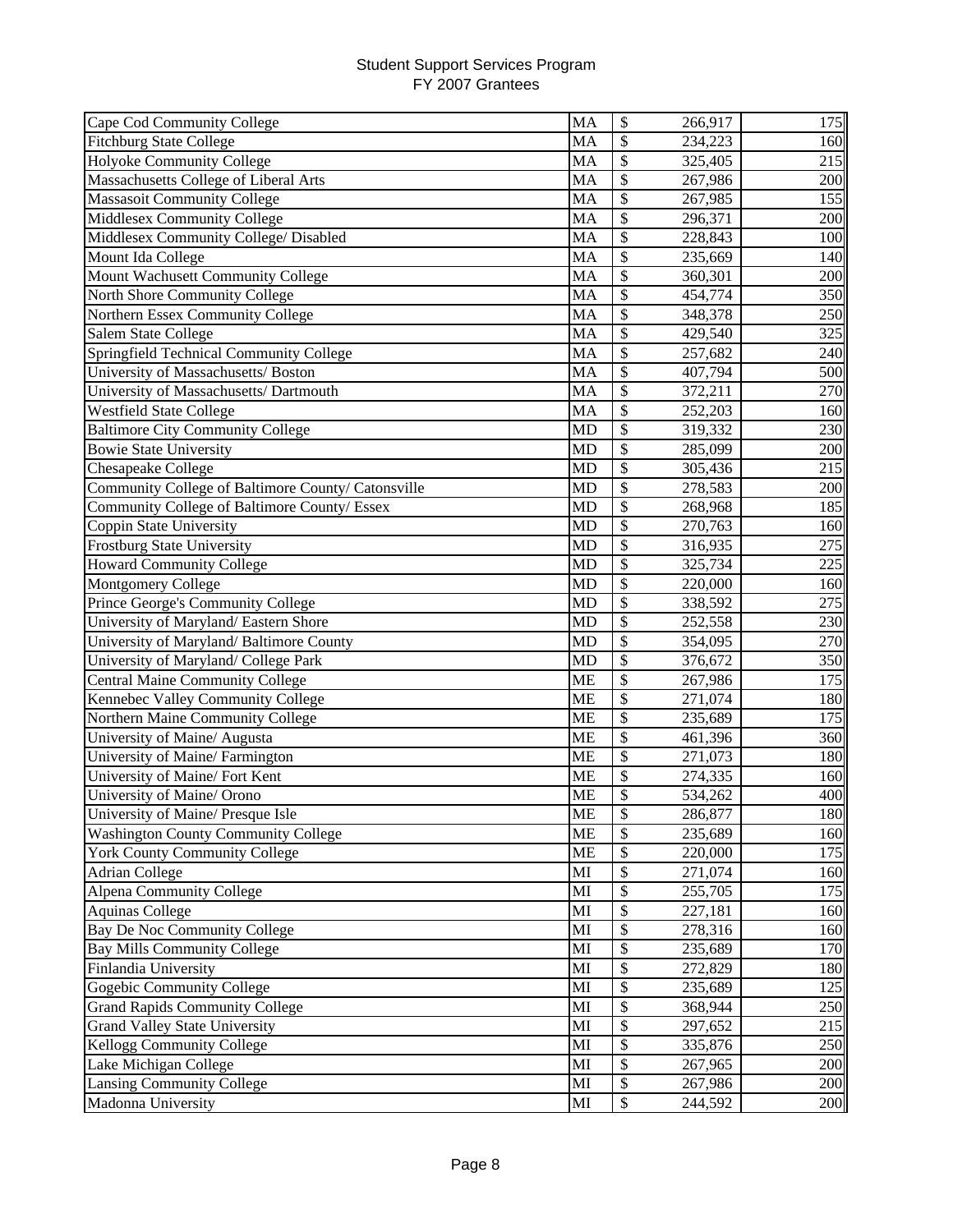| Marygrove College                              | MI        | \$                       | 267,917              | 200   |
|------------------------------------------------|-----------|--------------------------|----------------------|-------|
| Michigan State University                      | MI        | \$                       | 627,893              | 600   |
| Mott Community College                         | MI        | \$                       | 354,015              | 200   |
| Northern Michigan University                   | MI        | \$                       | 285,828              | 210   |
| Siena Heights University                       | MI        | \$                       | 270,564              | 160   |
| Southwestern Michigan College                  | MI        | $\overline{\mathcal{S}}$ | $\overline{277,950}$ | 225   |
| Wayne County Community College District        | MI        | \$                       | 543,996              | 350   |
| Wayne State University                         | MI        | \$                       | 468,544              | 300   |
| Western Michigan University                    | MI        | \$                       | 271,074              | 210   |
| Anoka-Ramsey Community College                 | <b>MN</b> | \$                       | 278,295              | 175   |
| <b>Arrowhead Community Colleges</b>            | <b>MN</b> | \$                       | 1,320,602            | 1,000 |
| <b>Augsburg College</b>                        | MN        | \$                       | 235,689              | 160   |
| Bemidji State University                       | MN        | \$                       | 410,172              | 350   |
| <b>Carleton College</b>                        | <b>MN</b> | \$                       | 232,510              | 100   |
| <b>Central Lakes College</b>                   | <b>MN</b> | $\overline{\$}$          | 235,689              | 180   |
| Century Community and Technical College        | MN        | \$                       | 308,084              | 200   |
| College of St. Scholastica                     | MN        | \$                       | 271,075              | 175   |
| Dakota County Technical College                | MN        | \$                       | 235,689              | 160   |
| Fond Du Lac Tribal & Community College         | <b>MN</b> | \$                       | 271,074              | 175   |
| Lake Superior Colleges                         | MN        | \$                       | 278,295              | 210   |
| Leech Lake Tribal College                      | <b>MN</b> | \$                       | 235,689              | 160   |
| Metropolitan State University                  | <b>MN</b> | \$                       | 235,689              | 160   |
| Minneapolis Community & Technical College      | <b>MN</b> | \$                       | 323,741              | 225   |
| Minnesota State University                     | <b>MN</b> | \$                       | 306,555              | 175   |
| Normandale Community College                   | <b>MN</b> | \$                       | 276,454              | 225   |
| North Hennepin Community College               | MN        | \$                       | 340,195              | 230   |
| Ridgewater College                             | <b>MN</b> | \$                       | 219,175              | 175   |
| Rochester Community and Technical College      | MN        | \$                       | 361,162              | 250   |
| Southwest Minnesota State University           | <b>MN</b> | $\overline{\mathcal{S}}$ | 271,710              | 210   |
| St. Cloud Technical College                    | <b>MN</b> | \$                       | 244,735              | 160   |
| St. Olaf College                               | MN        | $\overline{\mathcal{S}}$ | 235,689              | 160   |
| University of Minnesota/ Crookston             | <b>MN</b> | $\overline{\mathcal{S}}$ | 274,773              | 160   |
| University of Minnesota/ Minneapolis           | <b>MN</b> | \$                       | 316,470              | 240   |
| Winona State University                        | <b>MN</b> | \$                       | 278,224              | 225   |
| Central Missouri State University              | MO        | \$                       | 289,890              | 200   |
| Columbia College                               | <b>MO</b> | \$                       | 220,000              | 160   |
| Crowder College                                | MO        | \$                       | 271,074              | 175   |
| Harris-Stowe State College                     | <b>MO</b> | \$                       | 271,073              | 200   |
| Junior College District of Jefferson County    | <b>MO</b> | $\mathcal{S}$            | 244,735              | 160   |
| <b>Lincoln University</b>                      | MO        | \$                       | 316,121              | 250   |
| Mineral Area College                           | <b>MO</b> | \$                       | 267,986              | 200   |
| Missouri Southern State University             | MO        | \$                       | 235,670              | 170   |
| Missouri State University/ Springfield         | MO        | \$                       | 266,936              | 180   |
| North Central Missouri College                 | <b>MO</b> | \$                       | 235,689              | 160   |
| Northwest Missouri State University            | MO        | \$                       | 278,295              | 180   |
| Penn Valley Community College                  | MO        | \$                       | 347,045              | 250   |
| Ranken Technical College                       | MO        | \$                       | 220,000              | 160   |
| Saint Louis University                         | <b>MO</b> | \$                       | 271,072              | 175   |
| Southeast Missouri State University            | MO        | \$                       | 302,301              | 202   |
| St. Louis Community College/ Florissant Valley | MO        | \$                       | 220,000              | 160   |
| <b>State Fair Community College</b>            | <b>MO</b> | \$                       | 234,999              | 160   |
| Three Rivers Community College                 | <b>MO</b> | \$                       | 275,287              | 250   |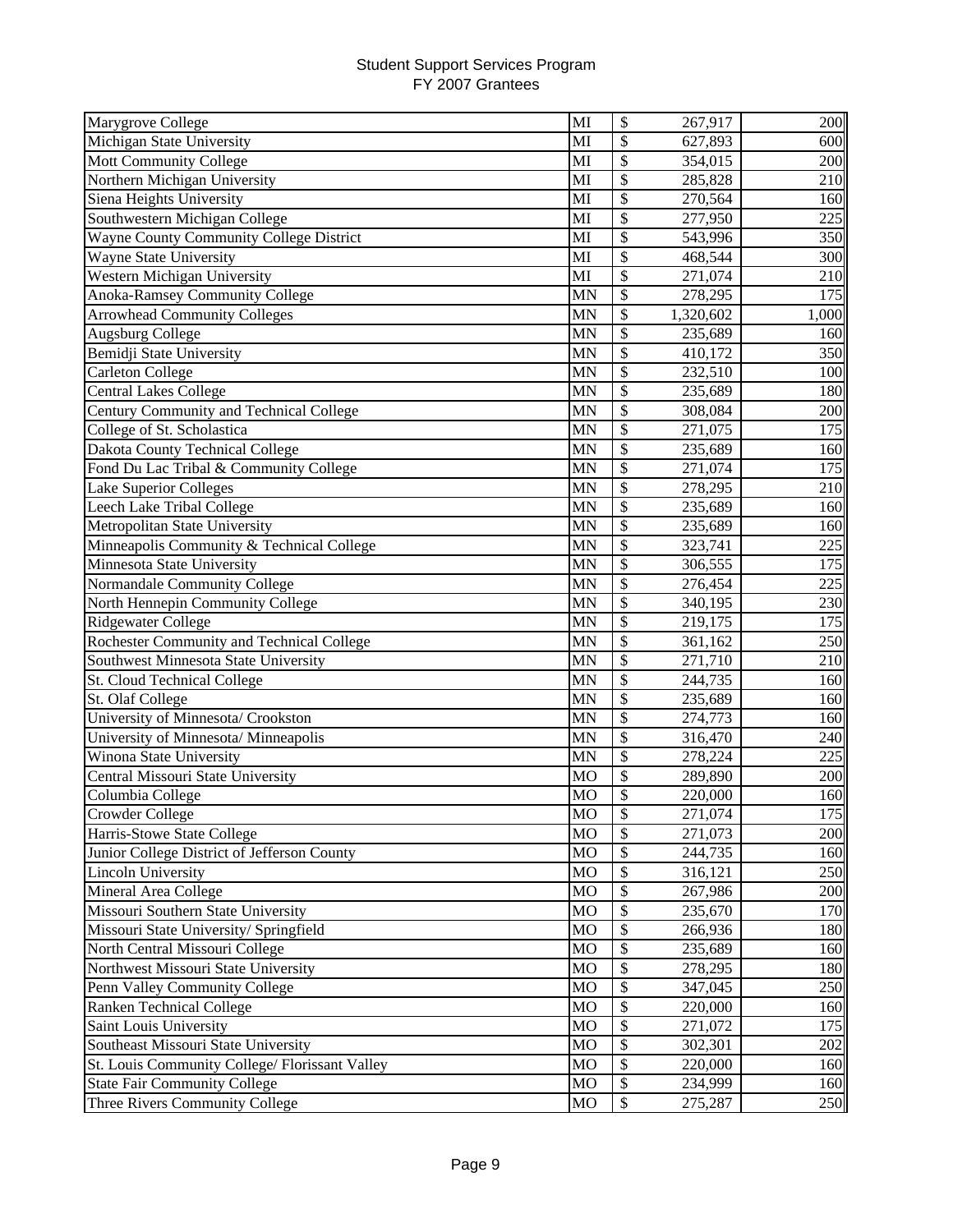| University of Missouri/ Columbia                 | <b>MO</b>      | \$                       | 578,314 | 650 |
|--------------------------------------------------|----------------|--------------------------|---------|-----|
| University of Missouri/ St. Louis/ Disabled      | <b>MO</b>      | \$                       | 234,229 | 125 |
| Washington University/ St. Louis                 | <b>MO</b>      | \$                       | 325,103 | 200 |
| Northern Marianas College                        | <b>MP</b>      | \$                       | 235,689 | 180 |
| <b>Alcorn State University</b>                   | <b>MS</b>      | \$                       | 313,738 | 200 |
| Copiah-Lincoln Community College                 | <b>MS</b>      | \$                       | 271,074 | 160 |
| East Mississippi Community College               | MS             | \$                       | 220,000 | 160 |
| <b>Hinds Community College</b>                   | <b>MS</b>      | \$                       | 271,074 | 175 |
| <b>Holmes Community College</b>                  | <b>MS</b>      | \$                       | 269,726 | 200 |
| Mississippi State University                     | <b>MS</b>      | \$                       | 234,229 | 160 |
| Mississippi Valley State University              | <b>MS</b>      | \$                       | 244,672 | 182 |
| Northeast Mississippi Community College          | <b>MS</b>      | \$                       | 220,000 | 160 |
| Northwest Mississippi Community College          | MS             | \$                       | 267,553 | 160 |
| Pearl River Community College                    | MS             | \$                       | 298,263 | 160 |
| <b>Rust College</b>                              | MS             | \$                       | 267,454 | 200 |
| Tougaloo College                                 | <b>MS</b>      | $\overline{\$}$          | 297,287 | 160 |
| University of Southern Mississippi               | MS             | \$                       | 244,735 | 185 |
| William Carey College                            | <b>MS</b>      | \$                       | 213,759 | 150 |
| <b>Blackfeet Community College</b>               | MT             | \$                       | 286,134 | 170 |
| Dawson Community College                         | MT             | \$                       | 259,826 | 130 |
| <b>Flathead Valley Community College</b>         | MT             | \$                       | 307,708 | 350 |
| Fort Belknap College                             | MT             | \$                       | 267,986 | 110 |
| Fort Peck Community College                      | MT             | \$                       | 276,074 | 175 |
| Little Big Horn College                          | <b>MT</b>      | \$                       | 220,000 | 160 |
| Montana State University/ Billings               | MT             | \$                       | 290,079 | 250 |
| Montana State University/Bozeman                 | MT             | \$                       | 373,803 | 300 |
| Montana State University/Northern                | MT             | \$                       | 242,824 | 240 |
| <b>Rocky Mountain College</b>                    | MT             | \$                       | 276,987 | 250 |
| Salish Kootenai College                          | MT             | \$                       | 277,900 | 230 |
| <b>University of Great Falls</b>                 | MT             | $\overline{\mathcal{S}}$ | 274,757 | 230 |
| University of Montana/Missoula                   | MT             | $\overline{\mathcal{S}}$ | 388,120 | 375 |
| University of Montana/ Western                   | MT             | $\overline{\$}$          | 235,689 | 160 |
| Appalachian State University                     | NC             | $\overline{\$}$          | 270,921 | 200 |
| <b>Beaufort County Community College</b>         | NC             | \$                       | 322,739 | 175 |
| Caldwell Community College & Technical Institute | N <sub>C</sub> | \$                       | 276,405 | 200 |
| <b>Carteret Community College</b>                | NC             | \$                       | 235,689 | 160 |
| <b>Central Piedmont Community College</b>        | NC             | \$                       | 252,128 | 175 |
| College of the Albemarle                         | N <sub>C</sub> | \$                       | 290,971 | 250 |
| Davidson County Community College                | NC             | \$                       | 235,689 | 160 |
| Elizabeth City State University                  | NC             | \$                       | 295,734 | 175 |
| <b>Fayetteville State University</b>             | NC             | \$                       | 320,483 | 200 |
| Halifax Community College                        | NC             | \$                       | 313,596 | 250 |
| James Sprunt Community College                   | NC             | \$                       | 320,296 | 210 |
| Johnson C. Smith University                      | NC             | \$                       | 267,986 | 175 |
| Johnston Community College                       | NC             | \$                       | 220,000 | 160 |
| Livingstone College                              | NC             | \$                       | 278,295 | 225 |
| Mars Hill College                                | NC             | \$                       | 267,986 | 160 |
| <b>Mayland Community College</b>                 | NC             | \$                       | 280,820 | 160 |
| <b>Nash Community College</b>                    | NC             | \$                       | 247,283 | 160 |
| North Carolina A & T State University            | NC             | \$                       | 267,984 | 200 |
| <b>Piedmont Community College</b>                | NC             | \$                       | 326,296 | 200 |
| <b>Pitt Community College</b>                    | $\rm NC$       | \$                       | 220,000 | 160 |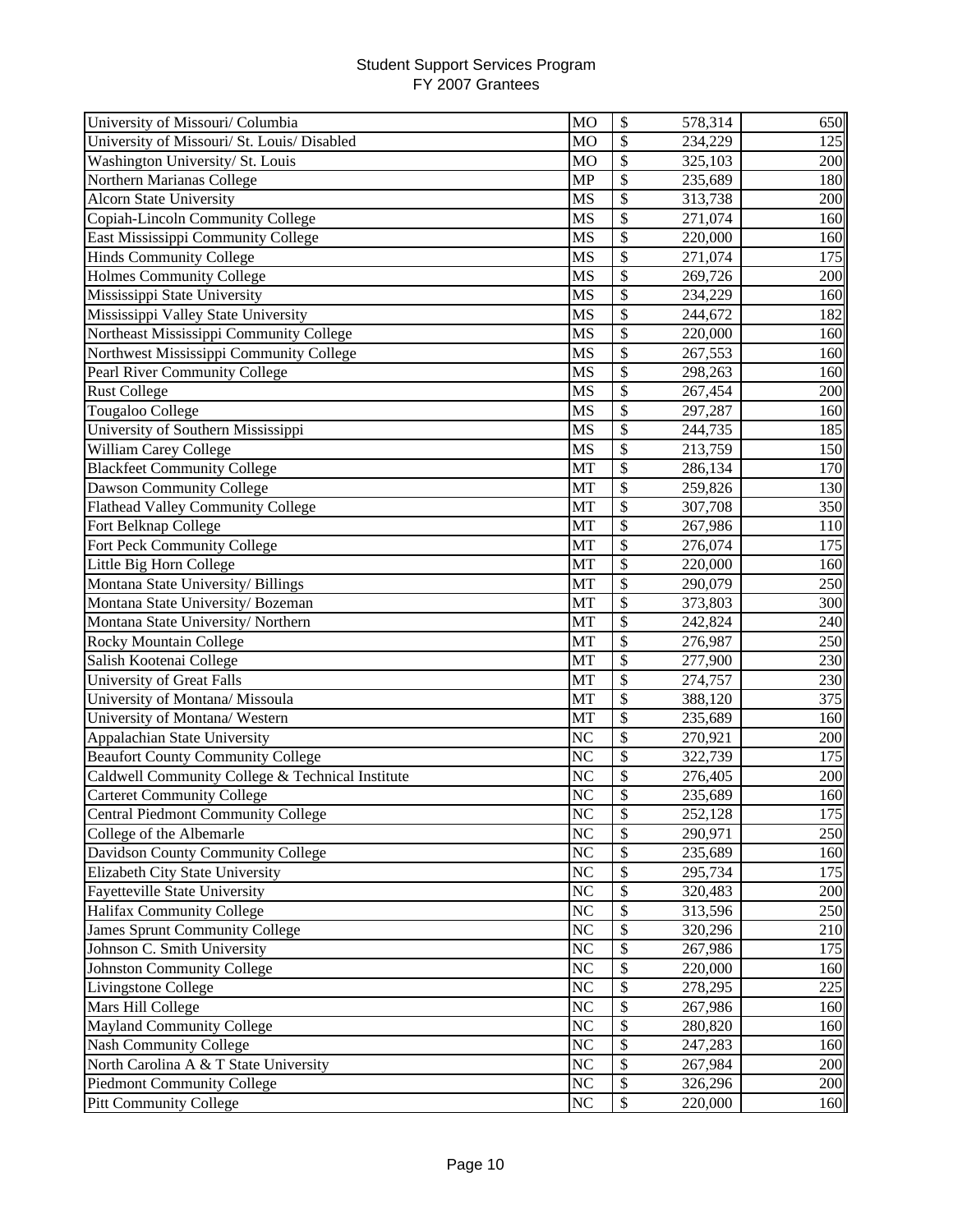| Randolph Community College                            | N <sub>C</sub>         | \$<br>241,082                        | 170          |
|-------------------------------------------------------|------------------------|--------------------------------------|--------------|
| Roanoke-Chowan Community College                      | N <sub>C</sub>         | \$<br>283,919                        | 200          |
| Robeson Community College                             | NC                     | \$<br>219,948                        | 160          |
| <b>Sampson Community College</b>                      | $\overline{\text{NC}}$ | \$<br>247,472                        | 180          |
| <b>Sandhills Community College</b>                    | $\overline{\text{NC}}$ | \$<br>235,689                        | 160          |
| Southwestern Community College                        | NC                     | \$<br>263,892                        | 150          |
| St. Augustine's College                               | NC                     | \$<br>295,897                        | 190          |
| University of North Carolina/ Charlotte               | N <sub>C</sub>         | \$<br>247,176                        | 144          |
| University of North Carolina/ Greensboro              | NC                     | \$<br>286,902                        | 200          |
| University of North Carolina/ Pembroke                | NC                     | \$<br>272,982                        | 200          |
| Western Carolina University                           | NC                     | \$<br>279,391                        | 250          |
| Wilkes Community College                              | N <sub>C</sub>         | \$<br>300,243                        | 175          |
| <b>Wilson Technical Community College</b>             | N <sub>C</sub>         | \$<br>296,659                        | 200          |
| <b>Winston-Salem State University</b>                 | N <sub>C</sub>         | \$<br>234,840                        | 160          |
| Cankdeska Cikana Community College                    | <b>ND</b>              | \$<br>267,986                        | 100          |
| Dickinson State University                            | <b>ND</b>              | $\overline{\$}$<br>267,986           | 200          |
| Lake Region State College                             | N <sub>D</sub>         | \$<br>235,683                        | 160          |
| North Dakota State University                         | N <sub>D</sub>         | \$<br>402,621                        | 350          |
| <b>Turtle Mountain Community College</b>              | N <sub>D</sub>         | \$<br>283,261                        | 200          |
| University of Mary                                    | N <sub>D</sub>         | \$<br>267,986                        | 160          |
| University of North Dakota                            | <b>ND</b>              | \$<br>320,031                        | 300          |
| <b>Central Community College</b>                      | <b>NE</b>              | \$<br>235,689                        | 160          |
| <b>Chadron State College</b>                          | <b>NE</b>              | \$<br>235,689                        | 160          |
| Creighton University                                  | <b>NE</b>              | \$<br>271,505                        | 160          |
| Doane College/ Crete                                  | <b>NE</b>              | \$<br>261,947                        | 200          |
| Metropolitan Community College                        | <b>NE</b>              | \$<br>330,084                        | 600          |
| Peru State College                                    | <b>NE</b>              | \$<br>264,671                        | 230          |
| Southeast Community College Area                      | <b>NE</b>              | \$<br>235,689                        | 160          |
| University of Nebraska/ Kearney                       | <b>NE</b>              | $\overline{\mathcal{S}}$<br>272,087  | 200          |
| University of Nebraska/Lincoln                        | <b>NE</b>              | $\overline{\mathcal{S}}$<br>472,270  | 350          |
| University of Nebraska/ Omaha                         | <b>NE</b>              | \$<br>298,222                        | 160          |
| Wayne State College                                   | <b>NE</b>              | $\overline{\$}$<br>293,273           | 225          |
| Western Nebraska Community College                    | <b>NE</b>              | $\overline{\$}$<br>320,320           | 200          |
| Keene State College                                   | NH                     | \$<br>291,847                        | 160          |
| New Hampshire Community Technical College/ Manchester | NH                     | \$<br>235,689                        | 160          |
| <b>Plymouth State University</b>                      | NH                     | \$<br>285,976                        | 180          |
| University of New Hampshire                           | NH                     | \$<br>303,867                        | 190 <b>1</b> |
| <b>Atlantic Cape Community College</b>                | NJ                     | \$<br>278,295                        | 200          |
| <b>Bloomfield College</b>                             | NJ                     | \$<br>235,689                        | 160          |
| <b>Camden County College</b>                          | NJ                     | \$<br>278,296                        | 200          |
| <b>Cumberland County College</b>                      | NJ                     | \$<br>270,099                        | 275          |
| <b>Essex County College</b>                           | NJ                     | \$<br>389,546                        | 350          |
| Georgian Court University                             | NJ                     | $\boldsymbol{\mathsf{S}}$<br>271,074 | 160          |
| <b>Hudson County Community College</b>                | NJ                     | \$<br>388,504                        | 300          |
| Mercer County Community College                       | NJ                     | \$<br>267,986                        | 200          |
| Middlesex County College/ Disabled                    | NJ                     | \$<br>285,942                        | 160          |
| New Jersey City University                            | NJ                     | \$<br>267,986                        | 168          |
| New Jersey Institute of Technology                    | NJ                     | \$<br>278,291                        | 200          |
| Passaic County Community College                      | NJ                     | \$<br>219,996                        | 160          |
| Ramapo College of New Jersey                          | NJ                     | \$<br>252,161                        | 180          |
| Richard Stockton College of New Jersey                | NJ                     | \$<br>219,998                        | 160          |
| <b>Rider University</b>                               | NJ                     | $\boldsymbol{\mathsf{S}}$<br>278,295 | 150          |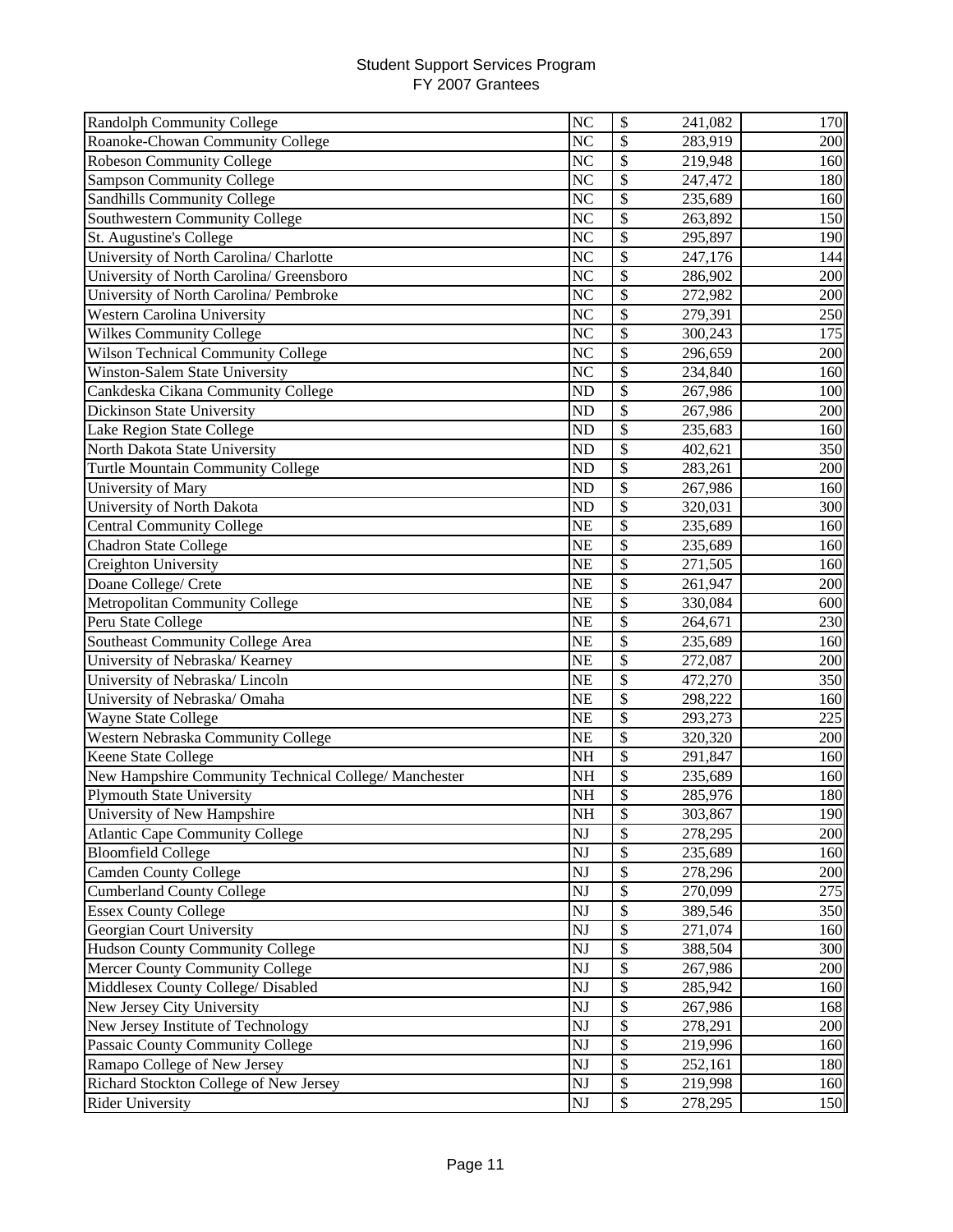| Rutgers University/ Camden                                 | $\overline{\text{NJ}}$ | \$                        | 220,000 | 160 |
|------------------------------------------------------------|------------------------|---------------------------|---------|-----|
| Rutgers University/ Newark Campus                          | NJ                     | \$                        | 220,000 | 160 |
| Rutgers, The State University of New Jersey/ New Brunswick | NJ                     | \$                        | 489,127 | 400 |
| Seton Hall University                                      | NJ                     | \$                        | 271,202 | 200 |
| Albuquerque Technical Vocational Institution               | <b>NM</b>              | \$                        | 235,689 | 165 |
| Clovis Community College                                   | <b>NM</b>              | \$                        | 235,689 | 175 |
| College of the Christian Brothers of New Mexico            | <b>NM</b>              | \$                        | 327,524 | 180 |
| Eastern New Mexico University/ Portales                    | <b>NM</b>              | \$                        | 336,121 | 300 |
| Eastern New Mexico University/Roswell                      | <b>NM</b>              | \$                        | 235,420 | 160 |
| New Mexico Highlands University                            | <b>NM</b>              | \$                        | 528,117 | 350 |
| New Mexico Junior College                                  | <b>NM</b>              | \$                        | 255,586 | 175 |
| New Mexico State University                                | <b>NM</b>              | \$                        | 380,259 | 350 |
| Northern New Mexico Community College                      | <b>NM</b>              | \$                        | 267,984 | 180 |
| San Juan College                                           | <b>NM</b>              | $\overline{\$}$           | 220,000 | 160 |
| Santa Fe Community College                                 | <b>NM</b>              | \$                        | 220,000 | 160 |
| University of New Mexico/ Albuquerque                      | <b>NM</b>              | \$                        | 235,689 | 160 |
| University of New Mexico/ Gallup Campus                    | <b>NM</b>              | \$                        | 235,683 | 160 |
| University of New Mexico/ Valencia Campus                  | <b>NM</b>              | \$                        | 235,683 | 160 |
| Community College of Southern Nevada                       | <b>NV</b>              | \$                        | 235,689 | 200 |
| University of Nevada/ Las Vegas                            | <b>NV</b>              | \$                        | 315,698 | 265 |
| University of Nevada/Reno                                  | <b>NV</b>              | \$                        | 327,916 | 178 |
| <b>Broome Community College</b>                            | NY                     | \$                        | 244,726 | 250 |
| Cazenovia College                                          | <b>NY</b>              | \$                        | 280,346 | 160 |
| <b>Clarkson University</b>                                 | NY                     | \$                        | 253,872 | 160 |
| College of Mount Saint Vincent                             | NY                     | \$                        | 267,986 | 160 |
| <b>Corning Community College</b>                           | NY                     | \$                        | 254,493 | 205 |
| City University of New York/ City College                  | NY                     | \$                        | 500,642 | 500 |
| City University of New York/Kingsborough Community College | NY                     | \$                        | 220,963 | 250 |
| City University of New York/ York College                  | NY                     | $\overline{\$}$           | 358,558 | 300 |
| City University of New York/York College/ Disabled         | NY                     | $\overline{\$}$           | 267,986 | 80  |
| Dowling College                                            | NY                     | $\overline{\$}$           | 231,931 | 160 |
| <b>Fulton-Montgomery Community College</b>                 | NY                     | \$                        | 220,000 | 160 |
| <b>Genesee Community College</b>                           | NY                     | \$                        | 278,295 | 250 |
| Jefferson Community College                                | NY                     | \$                        | 235,689 | 160 |
| Long Island University                                     | NY                     | \$                        | 461,801 | 350 |
| Marist College/ Disabled                                   | NY                     | \$                        | 230,756 | 115 |
| Medaille College                                           | <b>NY</b>              | \$                        | 267,664 | 200 |
| Mercy College                                              | NY                     | $\mathcal{S}$             | 271,074 | 250 |
| <b>Molloy College</b>                                      | NY                     | $\boldsymbol{\mathsf{S}}$ | 235,200 | 160 |
| Monroe Community College                                   | <b>NY</b>              | \$                        | 245,876 | 275 |
| Nassau Community College/ Disabled                         | NY                     | \$                        | 359,448 | 450 |
| Orange County Community College                            | NY                     | \$                        | 245,833 | 232 |
| Paul Smith's College of Arts and Sciences                  | NY                     | \$                        | 224,733 | 160 |
| Polytechnic University                                     | NY                     | \$                        | 343,932 | 250 |
| Rochester Institute of Technology                          | <b>NY</b>              | \$                        | 256,055 | 225 |
| Schenectady County Community College                       | NY                     | \$                        | 267,986 | 175 |
| <b>Suffolk County Community College</b>                    | NY                     | \$                        | 267,986 | 210 |
| State University of New York/ Albany                       | NY                     | \$                        | 235,689 | 200 |
| State University of New York/ Binghamton University        | NY                     | \$                        | 344,828 | 400 |
| State University of New York/Brockport                     | NY                     | \$                        | 301,808 | 250 |
| State University of New York/ Buffalo                      | NY                     | \$                        | 251,579 | 275 |
| State University of New York/ Buffalo State College        | NY                     | \$                        | 270,844 | 200 |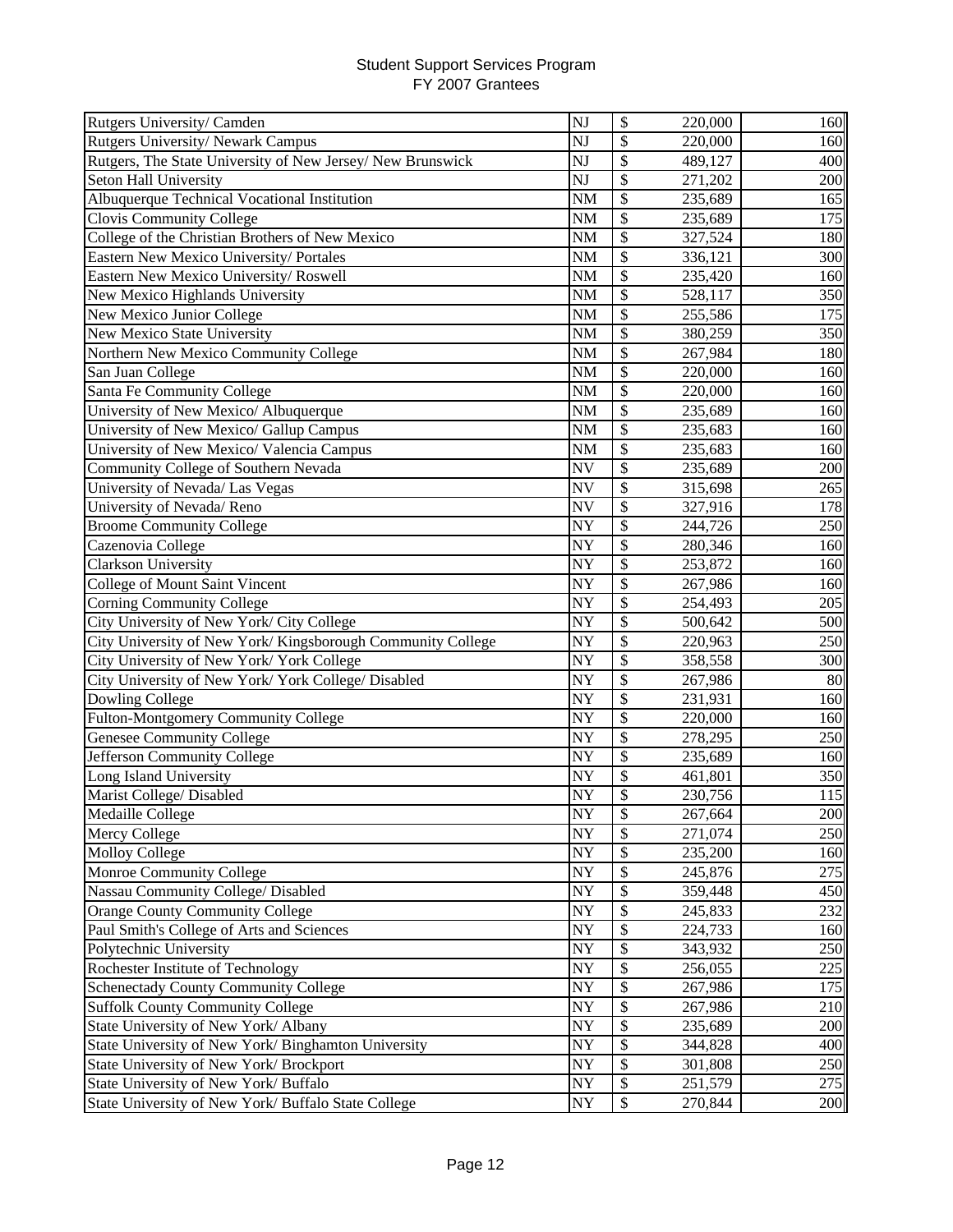| State University of New York/ College of Technology/ Canton | NY                     | $\boldsymbol{\mathsf{S}}$ | 247,472 | 210 |
|-------------------------------------------------------------|------------------------|---------------------------|---------|-----|
| State University of New York/ New Paltz                     | NY                     | \$                        | 393,080 | 515 |
| State University of New York/ Plattsburgh State University  | NY                     | $\overline{\mathcal{S}}$  | 490,315 | 375 |
| State University of New York/Potsdam College                | NY                     | \$                        | 265,910 | 200 |
| State University of New York/Westchester Community College  | NY                     | $\mathcal{S}$             | 235,689 | 160 |
| <b>Syracuse University</b>                                  | $\overline{\text{NY}}$ | \$                        | 329,389 | 250 |
| <b>Ulster County Community College</b>                      | NY                     | \$                        | 277,579 | 220 |
| <b>Bowling Green State University</b>                       | <b>OH</b>              | $\boldsymbol{\mathsf{S}}$ | 540,275 | 350 |
| <b>Central State University</b>                             | <b>OH</b>              | $\mathcal{S}$             | 354,650 | 250 |
| Cincinnati State Technical & Community College              | <b>OH</b>              | \$                        | 267,978 | 180 |
| <b>Clark State Community College</b>                        | <b>OH</b>              | \$                        | 235,689 | 160 |
| <b>Cleveland State University</b>                           | <b>OH</b>              | \$                        | 495,041 | 500 |
| <b>Columbus State Community College</b>                     | <b>OH</b>              | \$                        | 235,689 | 160 |
| Cuyahoga Community College                                  | <b>OH</b>              | \$                        | 278,295 | 200 |
| David N. Myers University                                   | <b>OH</b>              | $\overline{\$}$           | 270,307 | 275 |
| <b>Hocking College</b>                                      | <b>OH</b>              | \$                        | 267,986 | 190 |
| Jefferson Community College                                 | <b>OH</b>              | \$                        | 220,000 | 160 |
| Kent State University                                       | <b>OH</b>              | \$                        | 421,918 | 300 |
| Lourdes College                                             | <b>OH</b>              | \$                        | 258,366 | 160 |
| Oberlin College                                             | OH                     | \$                        | 305,926 | 175 |
| Ohio State University                                       | <b>OH</b>              | \$                        | 286,377 | 210 |
| Ohio University                                             | OH                     | \$                        | 300,031 | 275 |
| Shawnee State University                                    | <b>OH</b>              | \$                        | 278,295 | 180 |
| <b>Sinclair Community College</b>                           | <b>OH</b>              | \$                        | 267,986 | 160 |
| <b>Stark State College of Technology</b>                    | <b>OH</b>              | \$                        | 220,000 | 160 |
| University of Cincinnati                                    | OH                     | \$                        | 235,689 | 180 |
| University of Toledo                                        | <b>OH</b>              | \$                        | 220,000 | 160 |
| <b>Washington State Community College</b>                   | <b>OH</b>              | \$                        | 278,297 | 175 |
| Xavier University                                           | <b>OH</b>              | $\overline{\mathcal{S}}$  | 219,999 | 160 |
| <b>Bacone College</b>                                       | OK                     | \$                        | 267,986 | 160 |
| Cameron University                                          | OK                     | $\overline{\mathcal{S}}$  | 368,403 | 235 |
| Carl Albert State College                                   | OK                     | $\overline{\mathcal{S}}$  | 402,946 | 285 |
| <b>Connors State College</b>                                | OK                     | \$                        | 235,689 | 175 |
| Eastern Oklahoma State College                              | OK                     | \$                        | 267,986 | 250 |
| <b>Langston University</b>                                  | ОK                     | \$                        | 490,729 | 250 |
| Murray State College                                        | OK                     | \$                        | 338,001 | 250 |
| Northeastern Oklahoma A & M College                         | OK                     | \$                        | 240,689 | 160 |
| Northeastern State University                               | OK                     | \$                        | 274,815 | 175 |
| Oklahoma City Community College                             | OK                     | \$                        | 218,590 | 160 |
| Oklahoma State University/ Oklahoma City Technical Branch   | OK                     | \$                        | 277,015 | 200 |
| Oklahoma State University/Okmulgee                          | OK                     | \$                        | 170,000 | 160 |
| <b>Redlands Community College</b>                           | OK                     | \$                        | 253,518 | 200 |
| <b>Rogers State University</b>                              | OK                     | \$                        | 352,173 | 300 |
| Seminole State College                                      | OK                     | \$                        | 235,689 | 160 |
| Southeastern Oklahoma State University                      | OK                     | \$                        | 328,548 | 300 |
| Southern Nazarene University                                | OK                     | \$                        | 220,000 | 160 |
| St. Gregory's University                                    | OK                     | \$                        | 201,615 | 145 |
| Tulsa Community College                                     | OK                     | \$                        | 219,995 | 160 |
| University of Central Oklahoma                              | OK                     | \$                        | 220,000 | 160 |
| University of Oklahoma/ Norman                              | OK                     | \$                        | 412,655 | 300 |
| Western Oklahoma State College                              | OK                     | \$                        | 230,600 | 180 |
| <b>Blue Mountain Community College</b>                      | <b>OR</b>              | $\boldsymbol{\mathsf{S}}$ | 220,474 | 160 |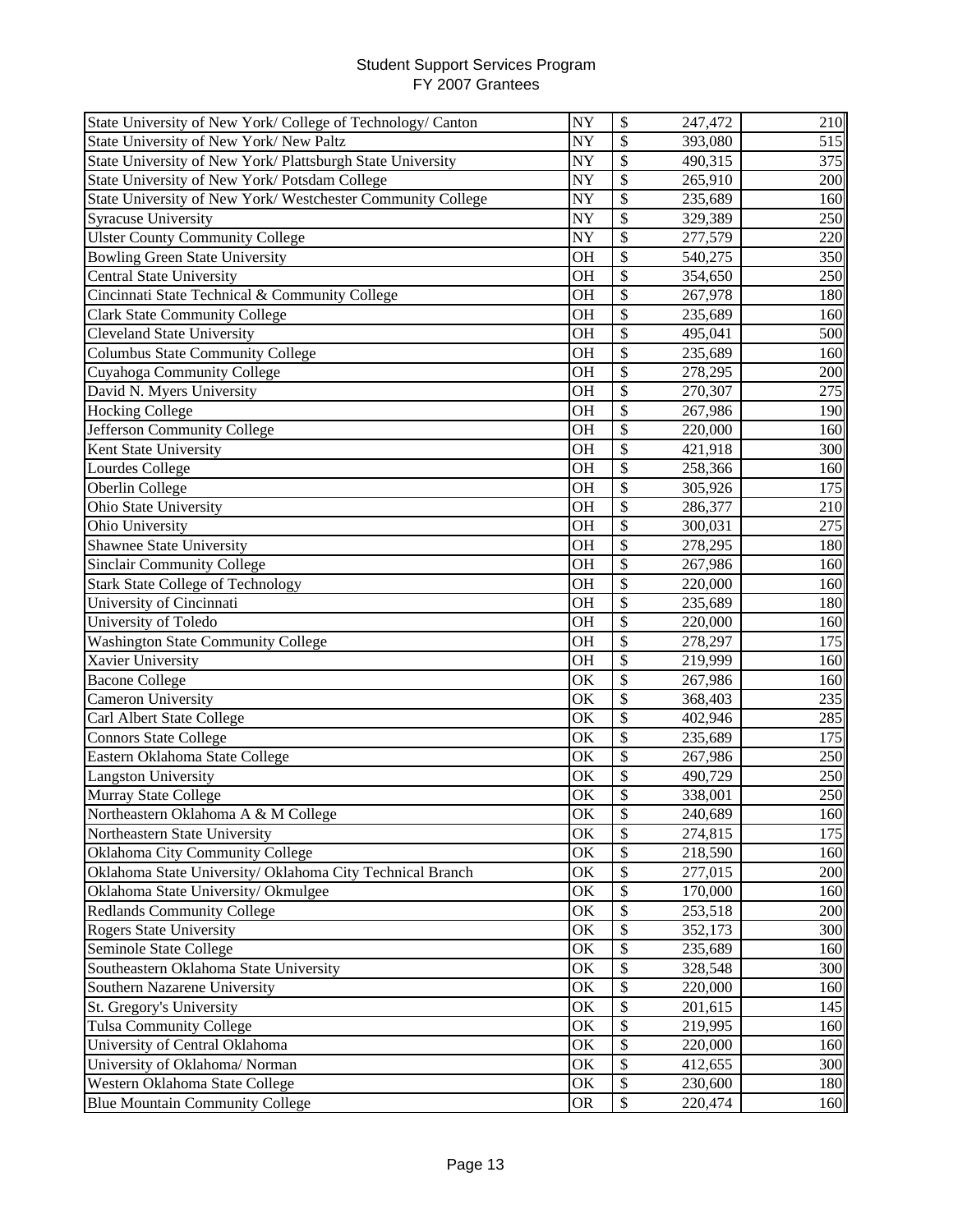| Chemeketa Community College/ Disabled                       | <b>OR</b> | \$                        | 224,577 | 100 |
|-------------------------------------------------------------|-----------|---------------------------|---------|-----|
| Chemeketa Community College/Salem                           | <b>OR</b> | \$                        | 259,979 | 200 |
| <b>Clatsop Community College</b>                            | <b>OR</b> | \$                        | 278,333 | 160 |
| Lane Community College                                      | <b>OR</b> | \$                        | 244,735 | 180 |
| Linn/Benton Community College/Main & East                   | <b>OR</b> | \$                        | 219,980 | 160 |
| Mt. Hood Community College                                  | <b>OR</b> | \$                        | 235,689 | 160 |
| Oregon Institute of Technology                              | <b>OR</b> | \$                        | 235,689 | 160 |
| Oregon State University                                     | <b>OR</b> | \$                        | 235,689 | 175 |
| Portland Community College/ Sylvania                        | <b>OR</b> | \$                        | 235,689 | 170 |
| Portland State University                                   | <b>OR</b> | \$                        | 341,321 | 265 |
| <b>Rogue Community College District</b>                     | <b>OR</b> | \$                        | 235,689 | 171 |
| Southern Oregon University                                  | <b>OR</b> | \$                        | 260,377 | 180 |
| Southwestern Oregon Community College                       | OR        | \$                        | 278,330 | 160 |
| <b>Umpqua Community College</b>                             | <b>OR</b> | \$                        | 256,539 | 160 |
| University of Oregon                                        | <b>OR</b> | $\overline{\$}$           | 499,248 | 360 |
| <b>Western Oregon University</b>                            | <b>OR</b> | \$                        | 314,570 | 250 |
| <b>Bloomsburg University</b>                                | PA        | \$                        | 255,588 | 160 |
| California University of Pennsylvania                       | PA        | \$                        | 271,074 | 165 |
| Clarion University of Pennsylvania                          | PA        | \$                        | 313,845 | 206 |
| Commonwealth Technical Institute/ Disabled                  | PA        | \$                        | 220,000 | 100 |
| Community College of Philadelphia                           | PA        | \$                        | 244,735 | 225 |
| <b>Drexel University</b>                                    | PA        | \$                        | 286,063 | 225 |
| <b>East Stroudsburg University</b>                          | PA        | \$                        | 220,000 | 160 |
| Harcum College                                              | PA        | \$                        | 286,973 | 170 |
| Kutztown University                                         | PA        | \$                        | 278,300 | 175 |
| Lehigh Carbon Community College                             | PA        | \$                        | 235,689 | 160 |
| Lock Haven University of Pennsylvania                       | PA        | $\overline{\mathcal{S}}$  | 271,073 | 230 |
| Mansfield University of Pennsylvania                        | PA        | \$                        | 220,000 | 160 |
| Pennsylvania College of Technology                          | PA        | $\overline{\mathcal{S}}$  | 230,969 | 160 |
| Pennsylvania Institute of Technology                        | PA        | \$                        | 299,996 | 180 |
| Pennsylvania State University/ McKeesport                   | PA        | $\overline{\mathcal{S}}$  | 277,412 | 165 |
| Pennsylvania State University/ University Park              | PA        | $\overline{\mathcal{S}}$  | 278,295 | 180 |
| Pennsylvania State University/ Wilkes Barre                 | PA        | \$                        | 267,986 | 160 |
| Pierce College                                              | PA        | \$                        | 254,323 | 180 |
| Reading Area Community College                              | PA        | \$                        | 316,121 | 250 |
| Seton Hill University                                       | PA        | \$                        | 265,258 | 170 |
| Slippery Rock University of Pennsylvania                    | PA        | \$                        | 236,966 | 165 |
| Temple University                                           | PA        | \$                        | 278,189 | 200 |
| University of Pennsylvania                                  | PA        | \$                        | 264,507 | 175 |
| University of Pittsburgh/Bradford                           | PA        | \$                        | 219,995 | 160 |
| University of Pittsburgh/ Main                              | PA        | \$                        | 376,351 | 250 |
| West Chester University of Pennsylvania/ Disabled           | PA        | \$                        | 244,735 | 160 |
| <b>Westmoreland County Community College</b>                | PA        | \$                        | 257,232 | 225 |
| American University of Puerto Rico                          | PR        | \$                        | 307,041 | 330 |
| <b>Bayamon Central University</b>                           | PR        | \$                        | 337,001 | 400 |
| Caribbean University/Bayamon                                | PR        | \$                        | 367,528 | 265 |
| Collegio Universitario de San Juan                          | PR        | \$                        | 308,220 | 315 |
| Humacao Community College                                   | PR        | \$                        | 263,179 | 200 |
| Inter American University of Puerto Rico/ Aguadilla Campus  | PR        | \$                        | 303,550 | 220 |
| Inter American University of Puerto Rico/ Arecibo Campus    | PR        | \$                        | 234,889 | 160 |
| Inter American University of Puerto Rico/ Bayamon Campus    | PR        | \$                        | 271,074 | 225 |
| Inter American University of Puerto Rico/ San German Campus | PR        | $\boldsymbol{\mathsf{S}}$ | 278,295 | 210 |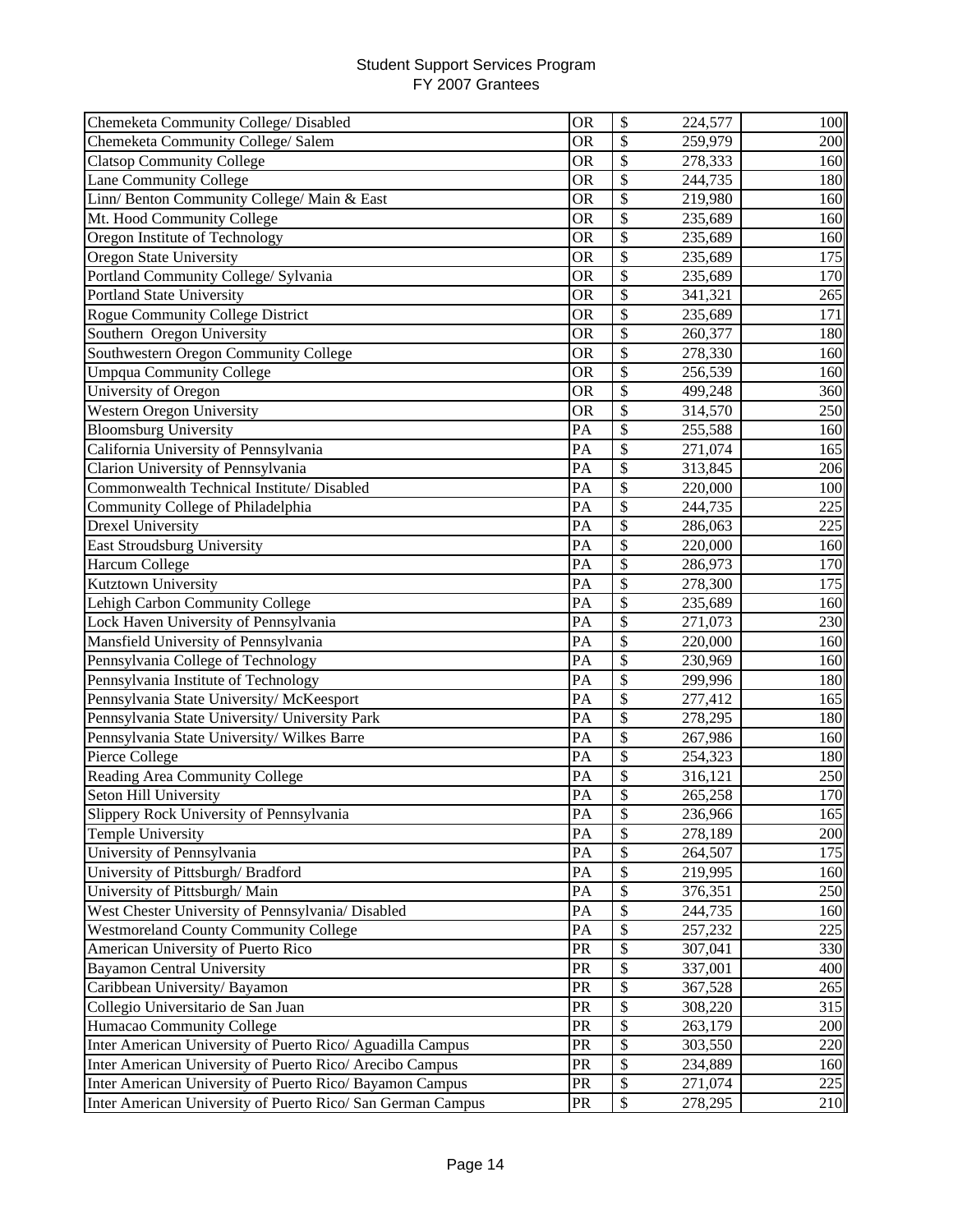| Polytechnic University of Puerto Rico      | PR              | \$<br>283,840                       | 230 |
|--------------------------------------------|-----------------|-------------------------------------|-----|
| Pontifical Catholic University             | PR              | \$<br>488,373                       | 400 |
| Universidad Del Este                       | PR              | $\overline{\mathcal{S}}$<br>354,956 | 384 |
| Universidad Del Turabo                     | PR              | \$<br>276,554                       | 275 |
| Universidad Metropolitana                  | PR              | \$<br>278,293                       | 200 |
| University of Puerto Rico                  | PR              | \$<br>369,061                       | 400 |
| University of Puerto Rico                  | PR              | \$<br>432,413                       | 300 |
| University of Puerto Rico/ Arecibo         | PR              | \$<br>292,837                       | 210 |
| University of Puerto Rico/ Bayamon         | PR              | \$<br>278,295                       | 240 |
| University of Puerto Rico/ Cayey           | PR              | \$<br>497,907                       | 362 |
| University of Puerto Rico/ Humacao         | PR              | \$<br>367,011                       | 300 |
| University of the Sacred Heart             | PR              | \$<br>545,547                       | 600 |
| Palau Community College                    | PW              | \$<br>244,735                       | 180 |
| Community College of Rhode Island          | RI              | \$<br>318,659                       | 300 |
| Rhode Island College                       | RI              | \$<br>349,592                       | 300 |
| Central Carolina Technical College         | <b>SC</b>       | \$<br>220,000                       | 160 |
| Claflin University                         | $\overline{SC}$ | $\overline{\$}$<br>267,986          | 160 |
| <b>Clinton Junior College</b>              | SC              | \$<br>123,750                       | 90  |
| Florence-Darlington Technical College      | SC              | \$<br>220,000                       | 160 |
| Greenville Technical College               | <b>SC</b>       | \$<br>372,365                       | 350 |
| <b>Lander University</b>                   | SC              | \$<br>220,000                       | 160 |
| <b>Midlands Technical College</b>          | SC              | \$<br>267,986                       | 175 |
| Morris College                             | SC              | \$<br>268,570                       | 200 |
| Northeastern Technical College             | <b>SC</b>       | \$<br>241,668                       | 160 |
| Orangeburg-Calhoun Technical College       | SC              | $\overline{\mathcal{S}}$<br>278,292 | 200 |
| <b>Piedmont Technical College</b>          | <b>SC</b>       | \$<br>271,074                       | 160 |
| South Carolina State University            | <b>SC</b>       | \$<br>235,689                       | 160 |
| Spartanburg Methodist College              | SC              | \$<br>236,967                       | 160 |
| <b>Spartanburg Technical College</b>       | $\overline{SC}$ | $\overline{\mathcal{S}}$<br>263,283 | 160 |
| Technical College of the Lowcountry        | $\overline{SC}$ | \$<br>267,986                       | 160 |
| <b>Tri-County Technical College</b>        | $\overline{SC}$ | $\overline{\mathcal{S}}$<br>285,169 | 233 |
| <b>Trident Technical College</b>           | $\overline{SC}$ | $\overline{\mathcal{S}}$<br>314,273 | 200 |
| University of South Carolina/ Beaufort     | SC              | \$<br>265,711                       | 160 |
| University of South Carolina/ Columbia     | $\overline{SC}$ | $\overline{\$}$<br>318,380          | 200 |
| University of South Carolina/ Lancaster    | SC              | \$<br>244,650                       | 160 |
| University of South Carolina/ Salkehatchie | SC              | \$<br>228,531                       | 160 |
| University of South Carolina/ Spartanburg  | $\overline{SC}$ | 267,986<br>\$                       | 160 |
| University of South Carolina/ Sumter       | SC              | \$<br>267,986                       | 150 |
| University of South Carolina/ Union        | SC              | \$<br>234,229                       | 160 |
| Voorhees College                           | <b>SC</b>       | \$<br>234,229                       | 170 |
| Williamsburg Technical College             | <b>SC</b>       | \$<br>220,000                       | 160 |
| Winthrop University                        | <b>SC</b>       | \$<br>220,000                       | 160 |
| York Technical College/ Rock Hill          | <b>SC</b>       | \$<br>271,062                       | 200 |
| <b>Black Hills State University</b>        | <b>SD</b>       | \$<br>273,648                       | 200 |
| Dakota Wesleyan University                 | <b>SD</b>       | \$<br>234,234                       | 160 |
| Northern State University                  | <b>SD</b>       | \$<br>267,986                       | 165 |
| Oglala Lakota College                      | <b>SD</b>       | \$<br>286,900                       | 200 |
| Sinte Gleska University                    | <b>SD</b>       | \$<br>319,424                       | 250 |
| Sisseton-Wahpeton Community College        | <b>SD</b>       | \$<br>235,689                       | 154 |
| South Dakota State University              | <b>SD</b>       | \$<br>235,689                       | 160 |
| University of South Dakota                 | <b>SD</b>       | \$<br>263,513                       | 200 |
| <b>Austin Peay State University</b>        | TN              | \$<br>244,735                       | 180 |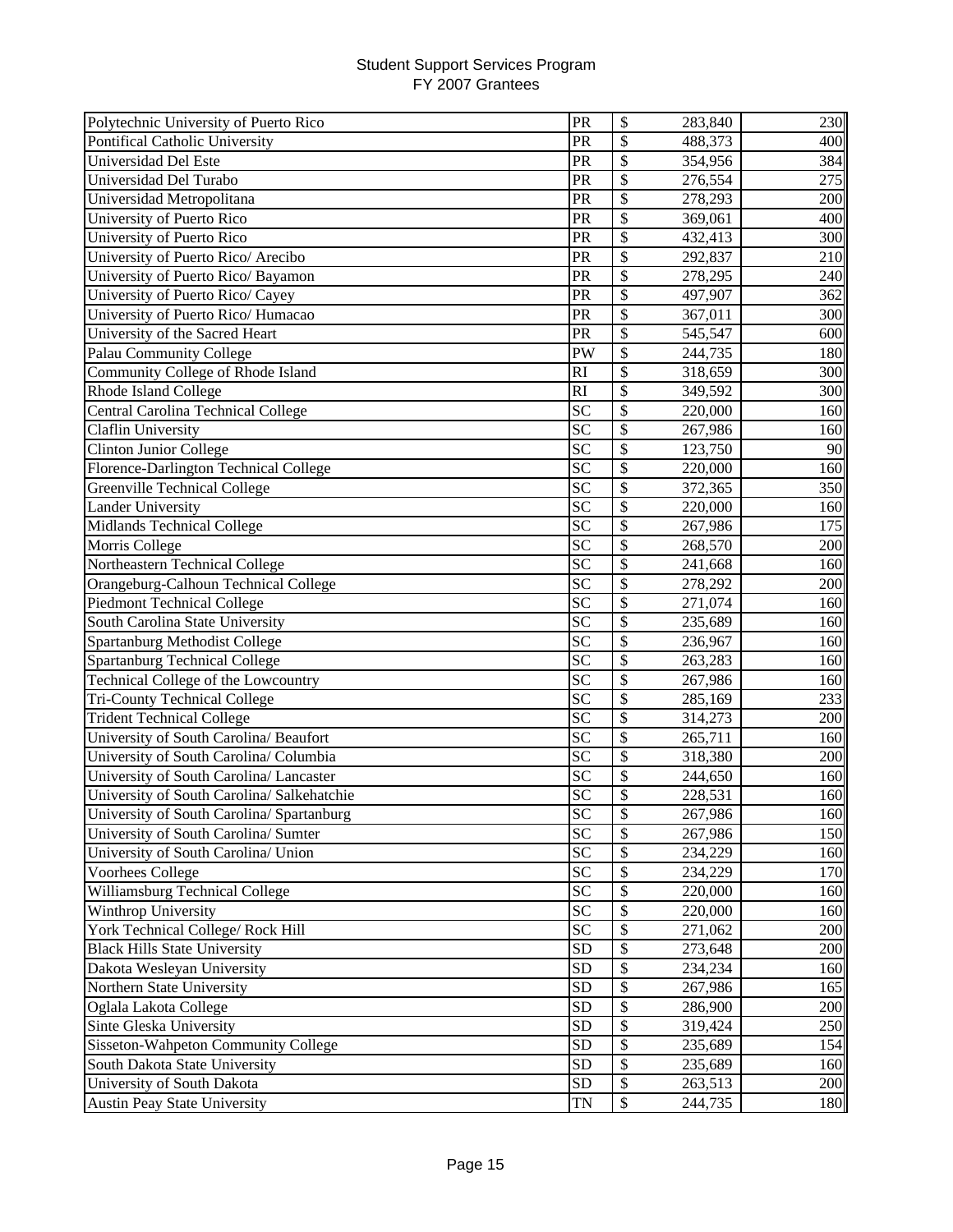| <b>Dyersburg State Community College</b>                    | <b>TN</b>              | \$<br>306,350                       | 185              |
|-------------------------------------------------------------|------------------------|-------------------------------------|------------------|
| <b>East Tennessee State University</b>                      | TN                     | \$<br>278,295                       | 225              |
| <b>Fisk University</b>                                      | <b>TN</b>              | \$<br>235,689                       | 200              |
| <b>Hiwassee College</b>                                     | <b>TN</b>              | \$<br>275,053                       | 150              |
| Lane College                                                | TN                     | \$<br>271,074                       | 165              |
| Lemoyne-Owen College                                        | TN                     | \$<br>267,986                       | 165              |
| <b>Lincoln Memorial University</b>                          | TN                     | \$<br>267,982                       | 160              |
| <b>Middle Tennessee State University</b>                    | TN                     | \$<br>235,689                       | 175              |
| Northeast State Technical Community College                 | TN                     | \$<br>257,967                       | 180              |
| Pellissippi State Technical Community College               | <b>TN</b>              | \$<br>235,689                       | 160              |
| <b>Tennessee State University</b>                           | <b>TN</b>              | \$<br>271,074                       | 175              |
| <b>Tusculum College</b>                                     | <b>TN</b>              | \$<br>267,986                       | 200              |
| University of Memphis                                       | TN                     | \$<br>220,000                       | 160              |
| University of Tennessee/ Chattanooga                        | TN                     | \$<br>271,066                       | 200              |
| University of Tennessee/ Knoxville                          | TN                     | \$<br>322,965                       | 250              |
| University of Tennessee/ Martin                             | <b>TN</b>              | \$<br>220,000                       | 160              |
| <b>Volunteer State Community College</b>                    | TN                     | \$<br>220,000                       | 167              |
| <b>Abilene Christian University</b>                         | TX                     | \$<br>289,139                       | 200              |
| Amarillo College/ Moore County Campus                       | TX                     | \$<br>170,000                       | 100              |
| Amarillo College/ Washington Street Campus                  | TX                     | \$<br>316,542                       | 250              |
| <b>Brookhaven College</b>                                   | TX                     | \$<br>271,325                       | 300              |
| <b>Coastal Bend College</b>                                 | <b>TX</b>              | \$<br>267,986                       | 215              |
| College of the Mainland                                     | <b>TX</b>              | \$<br>235,689                       | 160              |
| Dallas County Community College District                    | <b>TX</b>              | \$<br>286,974                       | 200              |
| Dallas County Community College District/ Eastfield College | TX                     | \$<br>288,379                       | 250              |
| Del Mar College                                             | <b>TX</b>              | \$<br>235,689                       | 160              |
| El Centro College                                           | TX                     | \$<br>267,986                       | 200              |
| El Paso Community College                                   | <b>TX</b>              | \$<br>565,901                       | 600              |
| Frank Phillips College                                      | $\overline{\text{TX}}$ | $\overline{\$}$<br>220,000          | 160              |
| Galveston College                                           | TX                     | $\overline{\mathcal{S}}$<br>227,303 | 200              |
| <b>Hill College</b>                                         | TX                     | $\overline{\$}$<br>220,000          | 175              |
| <b>Houston Community College System</b>                     | TX                     | $\overline{\$}$<br>383,399          | 200              |
| Kilgore College                                             | <b>TX</b>              | $\overline{\$}$<br>220,000          | 160              |
| <b>Lamar University</b>                                     | TX                     | \$<br>219,997                       | 160              |
| <b>Laredo Community College</b>                             | TX                     | \$<br>247,459                       | 300              |
| McLennan Community College                                  | TX                     | \$<br>306,422                       | 240              |
| Midland College                                             | ТX                     | \$<br>235,689                       | 160 <sub>1</sub> |
| Mountain View College                                       | TX                     | \$<br>230,103                       | 230              |
| Navarro College                                             | TX                     | \$<br>356,351                       | 300              |
| North Central Texas College                                 | TX                     | \$<br>235,689                       | 160              |
| North Harris Montgomery Community College District          | TX                     | \$<br>216,000                       | 160              |
| North Lake College                                          | TX                     | \$<br>287,673                       | 180              |
| Odessa College                                              | <b>TX</b>              | \$<br>267,986                       | 160              |
| Our Lady of the Lake University                             | <b>TX</b>              | \$<br>250,516                       | 180              |
| Palo Alto College                                           | <b>TX</b>              | \$<br>278,295                       | 250              |
| Paul Quinn College                                          | TX                     | \$<br>245,538                       | 200              |
| <b>Richland College</b>                                     | TX                     | \$<br>278,295                       | 270              |
| Sam Houston State University                                | TX                     | \$<br>220,000                       | 160              |
| San Antonio College                                         | TX                     | \$<br>426,256                       | 400              |
| San Jacinto College North                                   | TX                     | \$<br>235,689                       | 165              |
| South Plains College                                        | TX                     | \$<br>235,689                       | 160              |
| Southwest Texas Junior College                              | TX                     | \$<br>291,858                       | 275              |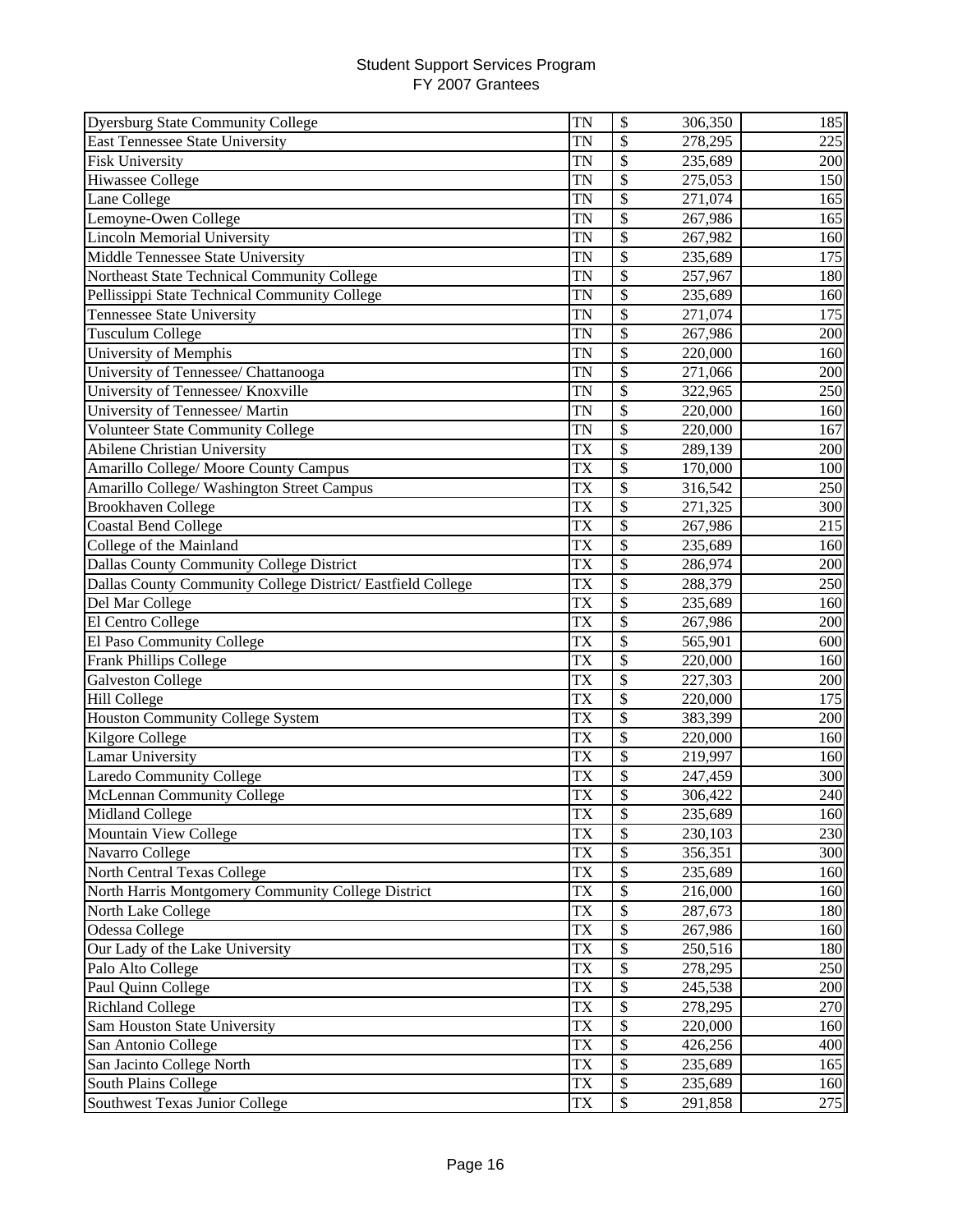| Southwestern Christian College          | TX                     | $\boldsymbol{\mathsf{S}}$<br>235,578 | 150 |
|-----------------------------------------|------------------------|--------------------------------------|-----|
| <b>Sul Ross State University</b>        | <b>TX</b>              | \$<br>220,000                        | 160 |
| <b>Tarrant County College</b>           | $\overline{\text{TX}}$ | \$<br>267,986                        | 165 |
| Temple College                          | TX                     | \$<br>223,040                        | 160 |
| Texarkana College                       | TX                     | $\boldsymbol{\mathsf{S}}$<br>242,298 | 225 |
| Texas A & M International University    | <b>TX</b>              | \$<br>235,689                        | 160 |
| Texas A & M University/ Commerce/ Tamu  | <b>TX</b>              | \$<br>498,509                        | 425 |
| Texas A & M University/ Corpus Christi  | TX                     | \$<br>235,689                        | 160 |
| Texas A & M University/ Kingsville      | TX                     | \$<br>276,822                        | 240 |
| <b>Texas Christian University</b>       | TX                     | \$<br>244,735                        | 160 |
| <b>Texas Southern University</b>        | <b>TX</b>              | \$<br>311,317                        | 250 |
| Texas State University/ San Marcos      | TX                     | $\overline{\$}$<br>271,074           | 200 |
| <b>Trinity Valley Community College</b> | TX                     | \$<br>300,750                        | 350 |
| <b>Tyler Junior College</b>             | TX                     | \$<br>225,904                        | 200 |
| University of Houston                   | <b>TX</b>              | \$<br>286,897                        | 215 |
| University of North Texas               | TX                     | \$<br>327,564                        | 250 |
| University of Texas/ Arlington          | TX                     | \$<br>345,147                        | 275 |
| University of Texas/ Austin             | TX                     | \$<br>220,000                        | 160 |
| University of Texas/ Brownsville        | <b>TX</b>              | \$<br>278,295                        | 275 |
| University of Texas/ El Paso            | TX                     | \$<br>277,552                        | 200 |
| University of the Incarnate Word        | TX                     | \$<br>235,689                        | 200 |
| Victoria County Junior College District | TX                     | \$<br>235,689                        | 160 |
| <b>Weatherford College</b>              | TX                     | \$<br>235,689                        | 160 |
| West Texas A & M University             | <b>TX</b>              | \$<br>343,950                        | 225 |
| <b>Western Texas College</b>            | <b>TX</b>              | \$<br>220,000                        | 160 |
| <b>Wiley College</b>                    | <b>TX</b>              | \$<br>234,229                        | 220 |
| College of Eastern Utah/ San Juan       | UT                     | \$<br>328,921                        | 200 |
| College of Eastern Utah/ Price          | UT                     | \$<br>235,683                        | 160 |
| Dixie State College of Utah             | UT                     | $\overline{\mathcal{S}}$<br>294,434  | 200 |
| <b>Salt Lake Community College</b>      | UT                     | \$<br>303,680                        | 175 |
| Snow College                            | UT                     | $\overline{\$}$<br>324,668           | 200 |
| Southern Utah University                | UT                     | $\overline{\$}$<br>271,074           | 160 |
| University of Utah                      | UT                     | \$<br>314,546                        | 225 |
| Utah State University/ Logan            | UT                     | \$<br>278,295                        | 190 |
| Utah Valley State College               | <b>UT</b>              | \$<br>234,228                        | 150 |
| Weber State University                  | UT                     | \$<br>381,858                        | 285 |
| Dabney S. Lancaster Community College   | VA                     | \$<br>274,950                        | 250 |
| <b>Hampton University</b>               | VA                     | \$<br>278,295                        | 190 |
| Lord Fairfax Community College          | <b>VA</b>              | $\mathcal{S}$<br>235,689             | 160 |
| Mountain Empire Community College       | VA                     | \$<br>275,596                        | 175 |
| Norfolk State University                | <b>VA</b>              | \$<br>400,423                        | 400 |
| Old Dominion University                 | <b>VA</b>              | \$<br>300,809                        | 200 |
| Patrick Henry Community College         | VA                     | \$<br>302,770                        | 225 |
| Paul D. Camp Community College          | <b>VA</b>              | \$<br>253,872                        | 175 |
| <b>Radford University</b>               | VA                     | \$<br>278,298                        | 150 |
| Rappahannock Community College          | VA                     | \$<br>279,535                        | 175 |
| Southwest Virginia Community College    | VA                     | \$<br>357,130                        | 300 |
| Thomas Nelson Community College         | <b>VA</b>              | \$<br>220,000                        | 160 |
| <b>Tidewater Community College</b>      | VA                     | \$<br>267,986                        | 180 |
| University of Virginia/Wise             | VA                     | \$<br>271,074                        | 190 |
| Virginia Highlands Community College    | VA                     | \$<br>342,917                        | 210 |
| Virginia State University/Petersburg    | VA                     | \$<br>305,435                        | 200 |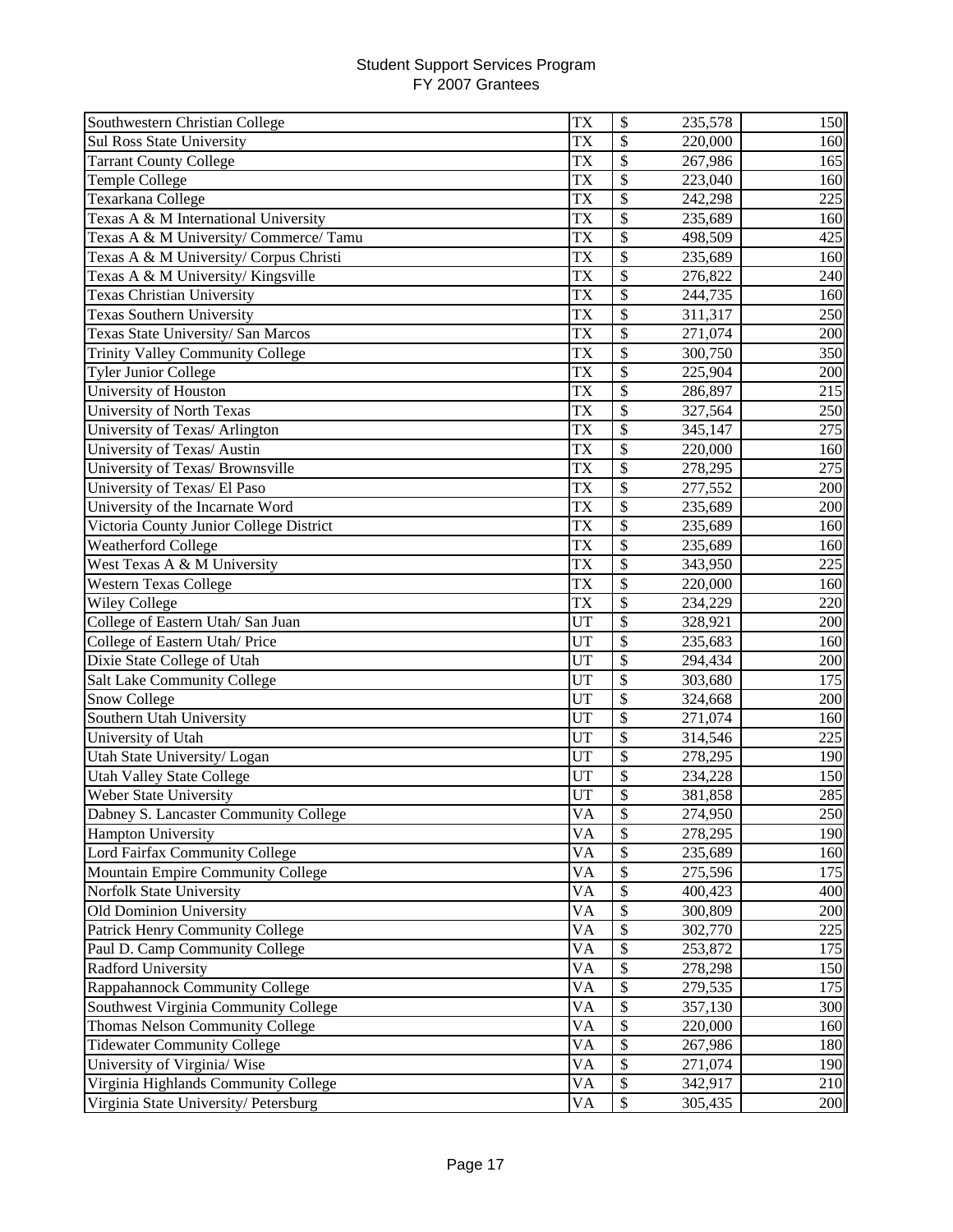| Virginia Western Community College           | VA         | \$                        | 267,700 | 250 |
|----------------------------------------------|------------|---------------------------|---------|-----|
| <b>Wytheville Community College</b>          | VA         | \$                        | 358,513 | 235 |
| <b>Castleton State College</b>               | V T        | $\boldsymbol{\mathsf{S}}$ | 278,296 | 230 |
| Community College of Vermont                 | V T        | \$                        | 329,123 | 200 |
| Johnson State College                        | V T        | \$                        | 374,580 | 235 |
| <b>Lyndon State College</b>                  | $V\bar{T}$ | \$                        | 266,316 | 190 |
| Southern Vermont College                     | VT         | \$                        | 261,535 | 200 |
| University of Vermont/ Burlington            | $V\bar{T}$ | \$                        | 295,465 | 225 |
| Vermont Technical College                    | $V\bar{T}$ | \$                        | 272,392 | 190 |
| <b>Bellevue Community College</b>            | <b>WA</b>  | \$                        | 235,689 | 160 |
| <b>Big Bend Community College</b>            | WA         | \$                        | 267,986 | 186 |
| Central Washington University/Ellensburg     | WA         | \$                        | 267,986 | 225 |
| Centralia College                            | WA         | \$                        | 304,974 | 215 |
| Columbia Basin College                       | WA         | \$                        | 277,976 | 200 |
| <b>Eastern Washington University</b>         | WA         | \$                        | 378,276 | 290 |
| Edmonds Community College                    | WA         | \$                        | 220,000 | 160 |
| <b>Everett Community College</b>             | <b>WA</b>  | \$                        | 328,764 | 220 |
| <b>Evergreen State College</b>               | <b>WA</b>  | \$                        | 286,087 | 180 |
| Grays Harbor College                         | WA         | \$                        | 220,000 | 160 |
| <b>Green River Community College</b>         | WA         | \$                        | 278,295 | 200 |
| Heritage University                          | <b>WA</b>  | \$                        | 220,000 | 160 |
| Lake Washington Technical College/ Disabled  | <b>WA</b>  | \$                        | 219,791 | 160 |
| Lower Columbia College                       | WA         | \$                        | 340,337 | 220 |
| Northwest Indian College                     | WA         | \$                        | 247,500 | 180 |
| Pierce College Ft. Steilacoom                | <b>WA</b>  | \$                        | 220,000 | 160 |
| <b>Seattle Central Community College</b>     | <b>WA</b>  | \$                        | 482,218 | 350 |
| <b>Skagit Valley College</b>                 | <b>WA</b>  | \$                        | 327,467 | 230 |
| South Seattle Community College              | <b>WA</b>  | \$                        | 281,190 | 185 |
| <b>Tacoma Community College</b>              | <b>WA</b>  | $\overline{\mathcal{S}}$  | 267,986 | 200 |
| University of Washington                     | <b>WA</b>  | $\overline{\mathcal{S}}$  | 423,796 | 300 |
| <b>Walla Walla Community College</b>         | WA         | $\overline{\mathcal{S}}$  | 380,187 | 250 |
| <b>Washington State University</b>           | WA         | $\overline{\mathcal{S}}$  | 220,000 | 160 |
| Yakima Valley Community College              | WA         | \$                        | 281,778 | 200 |
| <b>Beloit College</b>                        | WI         | \$                        | 267,986 | 125 |
| <b>College of Menominee Nation</b>           | WI         | \$                        | 220,000 | 160 |
| Lac Courte Oreilles Ojibwa Community College | WI         | \$                        | 270,964 | 160 |
| Marquette University                         | WI         | \$                        | 486,617 | 280 |
| Milwaukee School of Engineering              | WI         | $\overline{\mathcal{S}}$  | 235,689 | 140 |
| Northcentral Technical College               | WI         | \$                        | 235,689 | 170 |
| Ripon College                                | WI         | \$                        | 244,735 | 160 |
| University of Wisconsin/ Eau Claire          | WI         | \$                        | 360,326 | 300 |
| University of Wisconsin/La Crosse            | WI         | \$                        | 359,636 | 375 |
| University of Wisconsin/ Madison             | WI         | \$                        | 278,295 | 275 |
| University of Wisconsin/ Milwaukee           | WI         | \$                        | 291,516 | 250 |
| University of Wisconsin/ Oshkosh             | WI         | \$                        | 367,108 | 300 |
| University of Wisconsin/ Parkside            | WI         | \$                        | 276,793 | 160 |
| University of Wisconsin/ Platteville         | WI         | \$                        | 348,516 | 300 |
| University of Wisconsin/River Falls          | WI         | \$                        | 278,292 | 200 |
| University of Wisconsin/ Stevens Point       | WI         | \$                        | 271,784 | 210 |
| University of Wisconsin/ Stout               | WI         | \$                        | 296,849 | 270 |
| University of Wisconsin/Stout/Disabled       | WI         | \$                        | 235,689 | 160 |
| University of Wisconsin/ Superior            | WI         | $\boldsymbol{\mathsf{S}}$ | 278,295 | 160 |